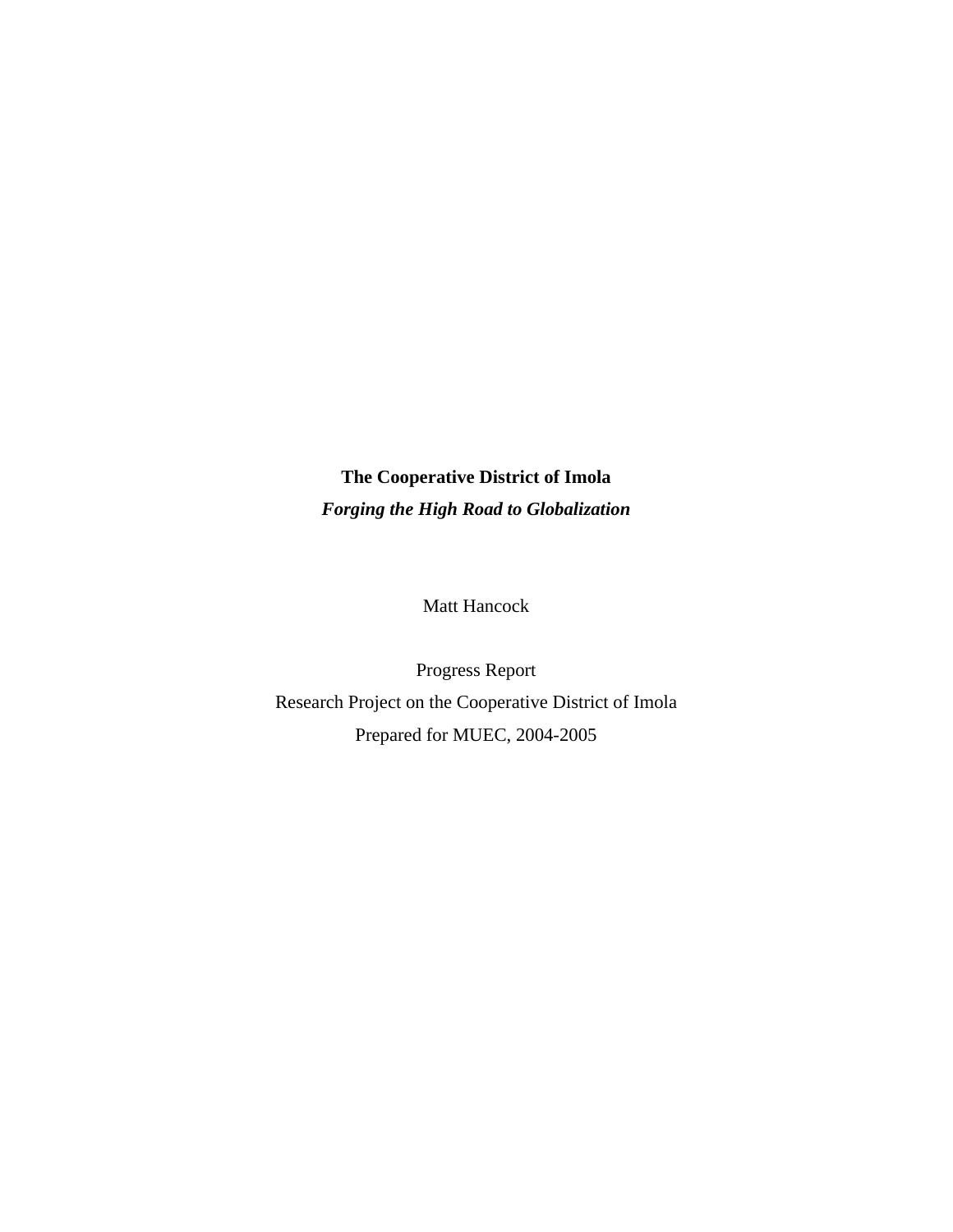### **Introduction**

 The second, and final, half of the Master's Degree in Cooperative Economics at the University of Bologna consisted in an internship, either with a cooperative or one of the organizations in the cooperative movement, like one of the "apex" organizations like Legacoop or Confcooperative. For my internship I proposed an alternative: a research project on the cooperative district of Imola. This paper represents a sort of "progress report" with respect to my field research on the cooperative district of Imola. The bulk of my field research up until now has focused on interviews with the presidents of the individual cooperatives (the president is chosen by the Board of Directors, which is elected directly by the membership every three years).

 Prior to beginning the interviews, I conducted a brief literature review to gain a better grasp of the social and economic aspects of the cooperatives in Imola. The list of interviews conducted, as well as the literature reviewed, are available at the end of this paper. During the month of November and December I will continue my research, interviewing representatives of the labor movement, local policymakers and managers at some of the cooperative movement's "auxiliary" organizations, like ASSCOOPER, a cooperative consortium founded in 1984 by the Imolan cooperatives. ASSCOOPER is a holding company which makes "strategic investments" for the cooperative movement, as well a promoting the "creation, development and consolidation" of new cooperatives.

 So why did I choose Imola? Imola is an extremely unique social and economic "experiment" in democratic, alternative development. Home to some of Italy's oldest cooperatives – and probably the first worker-buyout as well – Imola is literally a town that has cooperation in its DNA. More than 50% of the total population of Imola are members of a cooperative, and more than half of total industrial output comes from the district's 15 industrial cooperatives, three of which are global market leaders and manage multinational networks of private subsidiaries, with sales offices and production on at least four continents. Besides industry, cooperatives are present in all sectors of the economy, from social services to agriculture and the food industry, from housing to banking, and from retail to the culture industry. There's even a cooperative of business consultants! When confronted with a problem, the Imolese choose to cooperate.

The cooperative movement produces more than  $\bigoplus$  billion in annual revenues, and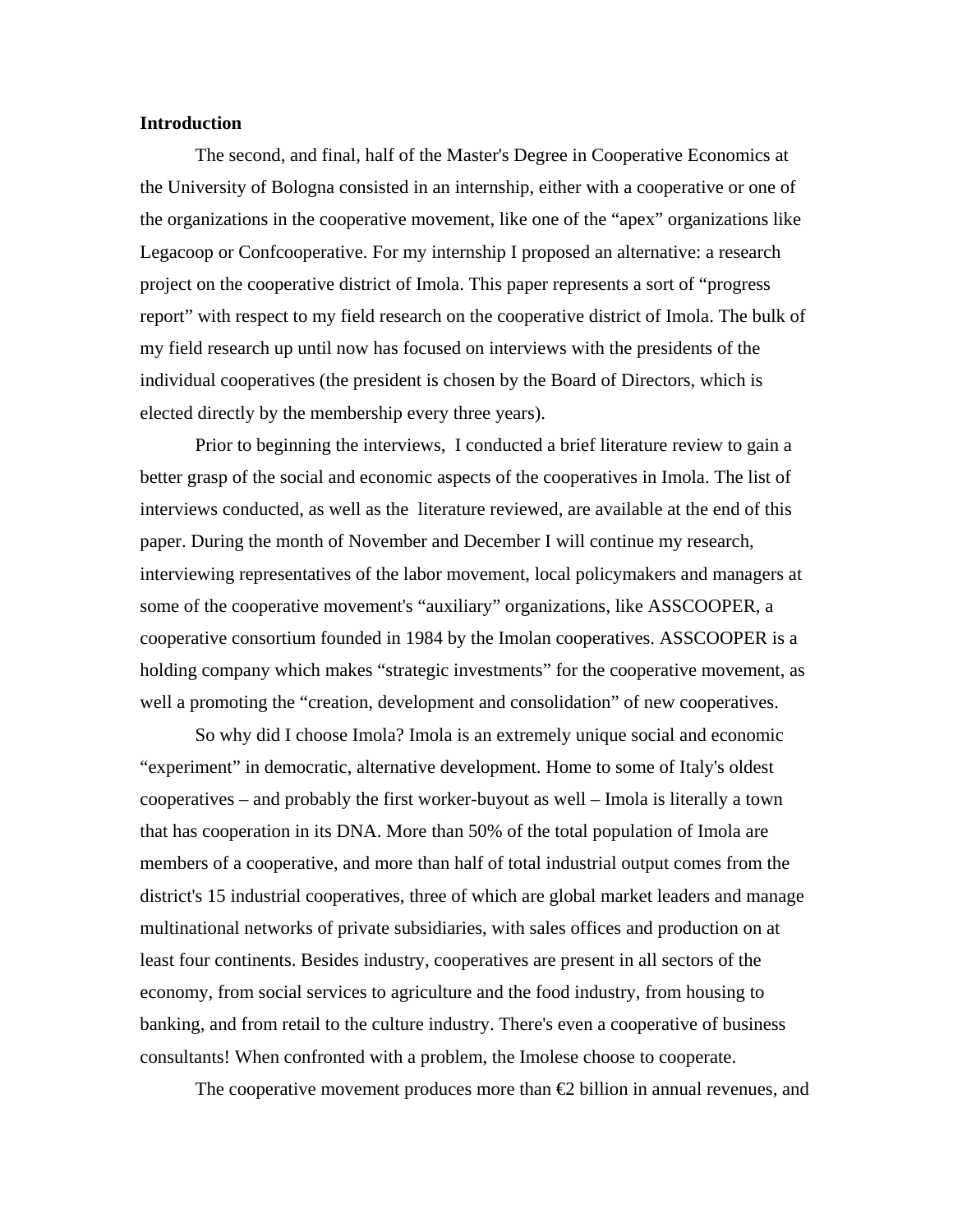with a total net worth of more than  $\epsilon$  1 billion, has become a significant part of Imola's socio-economic patrimony. Each cooperative is deeply rooted in the local community. The members of the cooperatives are more like temporary guardians of the wealth accumulated over the course of the last 120 years, than shareholders in a business. Indeed, most of the annual profits produced are reinvested in the business, and not paid out to members. The Imola cooperative district is a dynamic social and economic system, in constant expansion in terms of employment, total membership and number of firms. Most significantly, the Imolan cooperative district is hard proof that there is an alternative to the "low road" business practices that too often characterize globalization: speculative business practices that seek short-term profit at the expense of long-term company value, jobs and the health of local communities. Indeed, the cooperative movement in Imola shows that another kind of globalization is possible and that businesses can compete on the "high road," building successful companies, strong communities and increasing participation and democracy.

#### **Imola: Background**

 Imola is a "district" in the province of Bologna, Emilia-Romagna. If Emilia-Romagna is the land of cooperation, then Imola is its capital. The city of Imola counts just 64,000 inhabitants. The whole district, which includes the neighboring towns of Medicina, Castel Guelfo di Bologna, Castel San Pietro Terme, Mordano, Dozza, Casalfiumanese, Borgo Tossignano, Fontanelice, and Castel del Rio, has a total population of  $122,777<sup>1</sup>$ 

 Half of the total population are members of a cooperative. And, as many in Imola will tell you, there isn't a family that doesn't count at least one person employed or a member in a cooperative. The cooperatives in Imola provide fixed employment to over 7,000 people and seasonal/temporary work to just over 1,000. Employment has steadily increased over the last four years, up from 6,023 in 2000. Growth in fixed employment has exceeded growth in seasonal employment, which has seen an overall decrease with respect to 2000, despite a 3% increase over 2004. It's worth pointing out that, between 2003 and 2004, employment increased in Italy by 5.9%. During that same period in Imola

<u>.</u>

<sup>1</sup> http://www.provincia.bologna.it/circondarioimolese/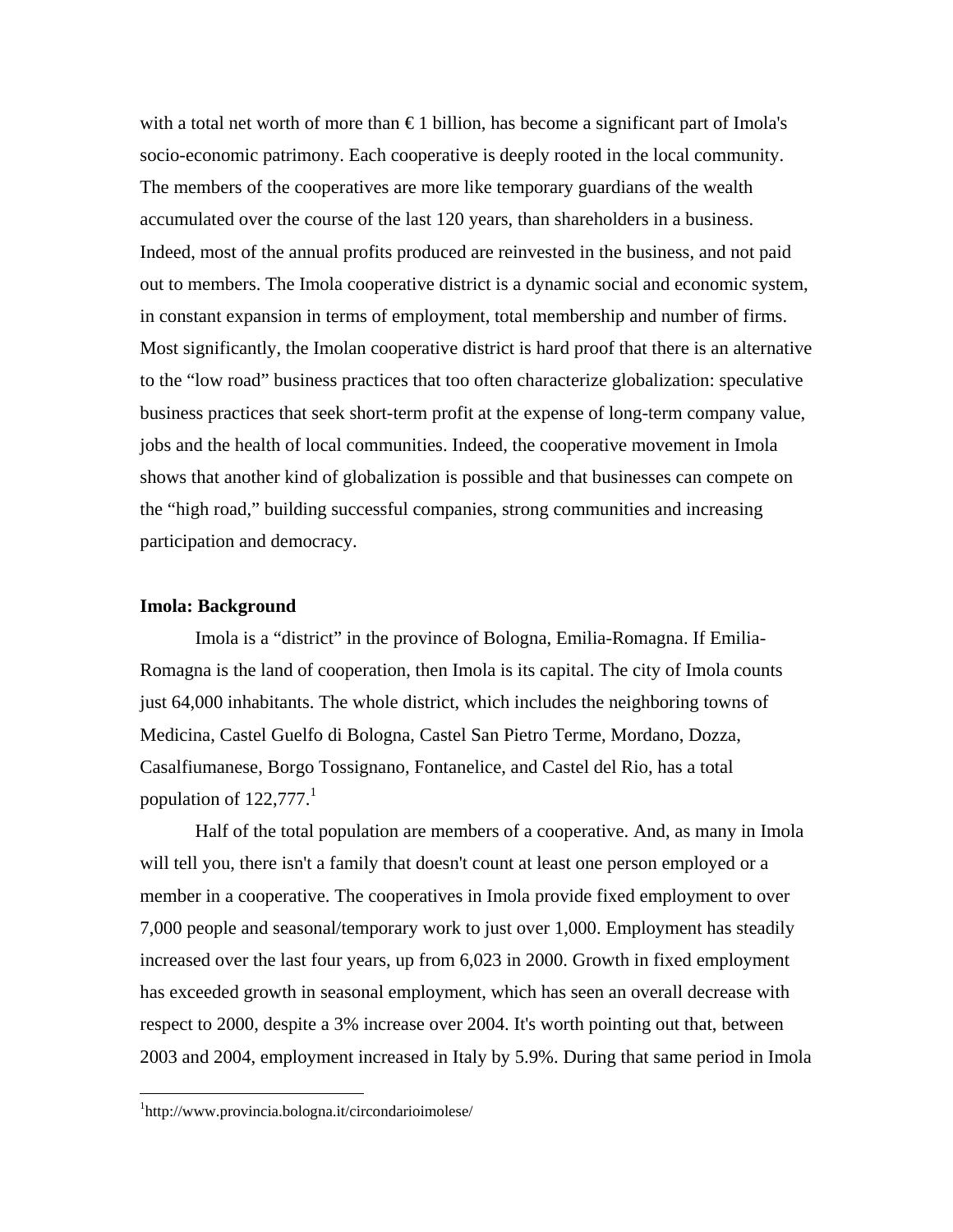fixed employment alone increased 6.88%, with an additional 3% increase in seasonal and temporary work for a total increase in employment of nearly 10% from 2003 to 2004. Looking at the bigger picture, over the last four years, fixed employment alone increased by 19% between 2000 and 2004.

 Imola is home to 130 cooperatives, up from 111 in 2000. The most dynamic sectors, in terms of *new* cooperatives, are social services and the service economy. The past twenty years have seen the birth, in Imola, of 28 "social cooperatives," providing all kinds of social services, from drug treatment, to activities for the handicap, to job placement for the disadvantaged and handicap, home health care services and daycare. The social cooperatives are often an alternative to traditional, state-provided social services and frequently provide better quality, more humane services based on integration and empowerment. The social co-ops are divided into two categories: type "A" and type "B."

 Type A social co-ops are essentially worker-owned cooperatives that provide services to people. For example, the social co-op SEACOOP manages day-care centers, day-care for the severely disabled, and residencies and communities for adults with sever disabilities, including mental disorders. The members of this cooperative are the social workers who provide the services.

 Type B cooperatives, on the other hand, provide job placement services to disadvantaged people. Type B cooperatives are based on a multi-stakeholder model: by law, 30% of the membership and the board of directors must be made up of disadvantaged people, as defined by Italian law. That means that, frequently, parents, disabled people and social workers all sit on the board of directors together. Type B cooperatives are businesses that compete on the market with private companies. A good example is Giovani Rilegatori, a social cooperative that employs people with different disabilities: from those with hearing problems, to those with more severe mental and physical disabilities. Giovani Rilegatori produces stationary, provides copying services to private companies and even assembles components for Alfa-Romeo, the Italian automobile manufacturer.

 The most unique feature of the Imola cooperative district is its strength in the manufacturing sector, both in terms of number of firms and competitiveness. Fifteen of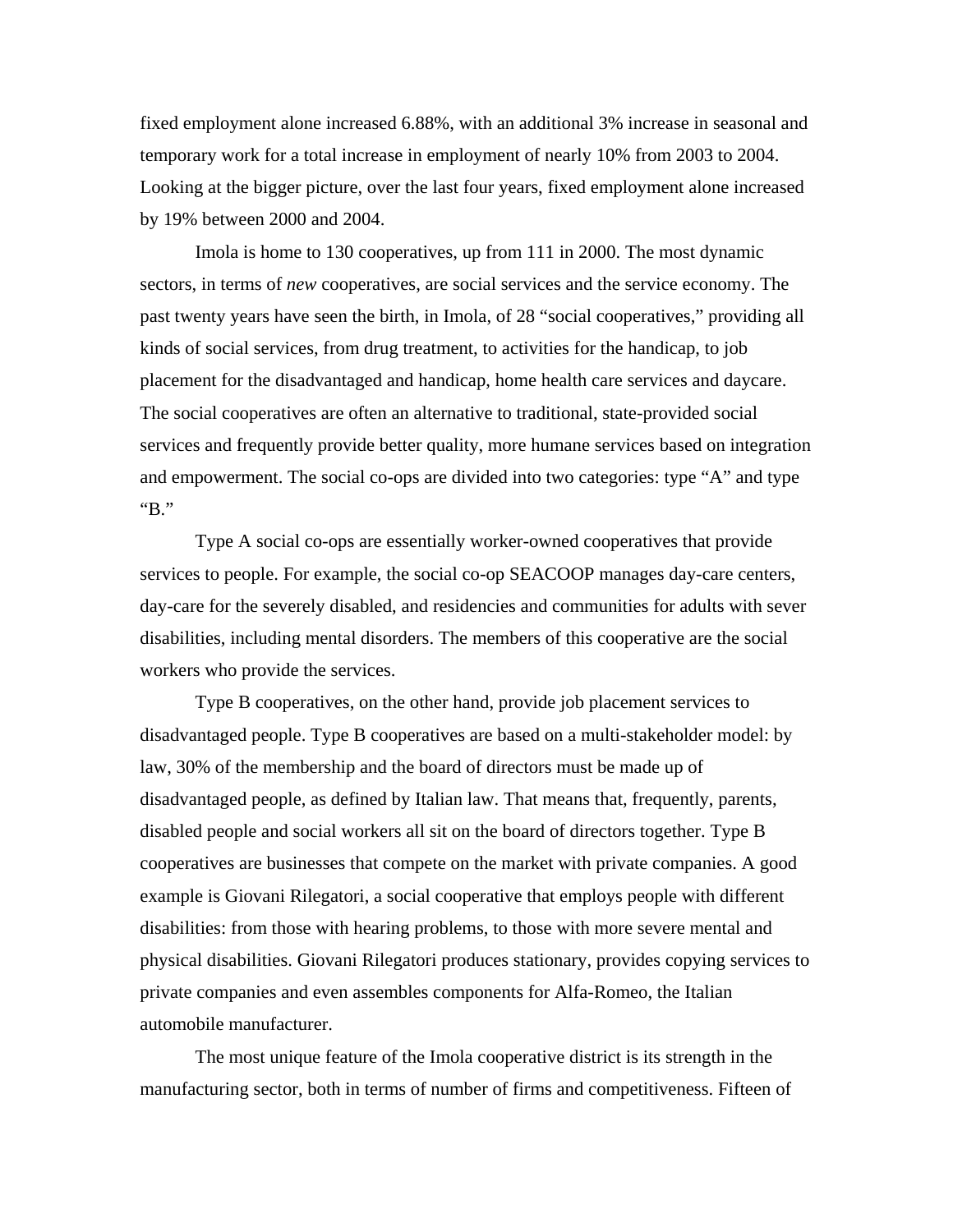Imola's 130 cooperatives are in manufacturing, many of them, like SACMI, Cooperativa Ceramica and CEFLA are global market leaders. SACMI produces bottling machinery, machinery for the production of ceramic tiles and white wear, and plant engineering. Cooperativa Ceramica, a customer of SACMI's, produces ceramic tiles for industrial and home use. CEFLA has four different divisions: store fixtures and furnishings, wood finishing systems, civil works and plant engineering and dental equipment. Others, like 3L, Maglificio Adele, and CESI are leaders nationally and in Europe. 3L is a woodworking company. Maglificio Adele is involved in the research, development, production and distribution of knitwear. CESI, the result of the fusion in 1978 of six construction cooperatives, is among the top 15 construction firms in Italy.

#### **Democracy and Competitiveness**

 Over the course of the last thirty years, a distinctive model of governance has emerged among the cooperatives in Imola. This model attempts to balance the two "souls" of the cooperative: on one hand internal democracy, on the other competitiveness in an increasingly hostile global marketplace. For the cooperatives in Imola, social values like solidarity, reciprocity and mutualism represent a frame of reference for the firm.<sup>2</sup> The social nature of the co-ops is "contained" in "predefined and non pervasive areas... the social aspect counts 'before and 'after'; 'during' (the daily life and functioning of the firm) it does not count, or should count very little."<sup>3</sup>

 That means that workplace democracy in the Emilian cooperatives is limited to the members' assembly, where members approve the budget, elect the board of directors and set broad strategic goals. A significant amount of power is delegated to the board of directors regarding development of strategy and control of the professional management. Management, within the bounds set by the strategic goals decided upon by the board and the assembly, is then responsible for carrying out the will of the assembly and running the firm efficiently and effectively. Management enjoys a high degree of autonomy, authority and responsibility.

## *The Membership Assembly*

<sup>&</sup>lt;sup>2</sup>Baglioni & Catino, 69-70.

<sup>&</sup>lt;sup>3</sup>Baglioni & Catino, 113.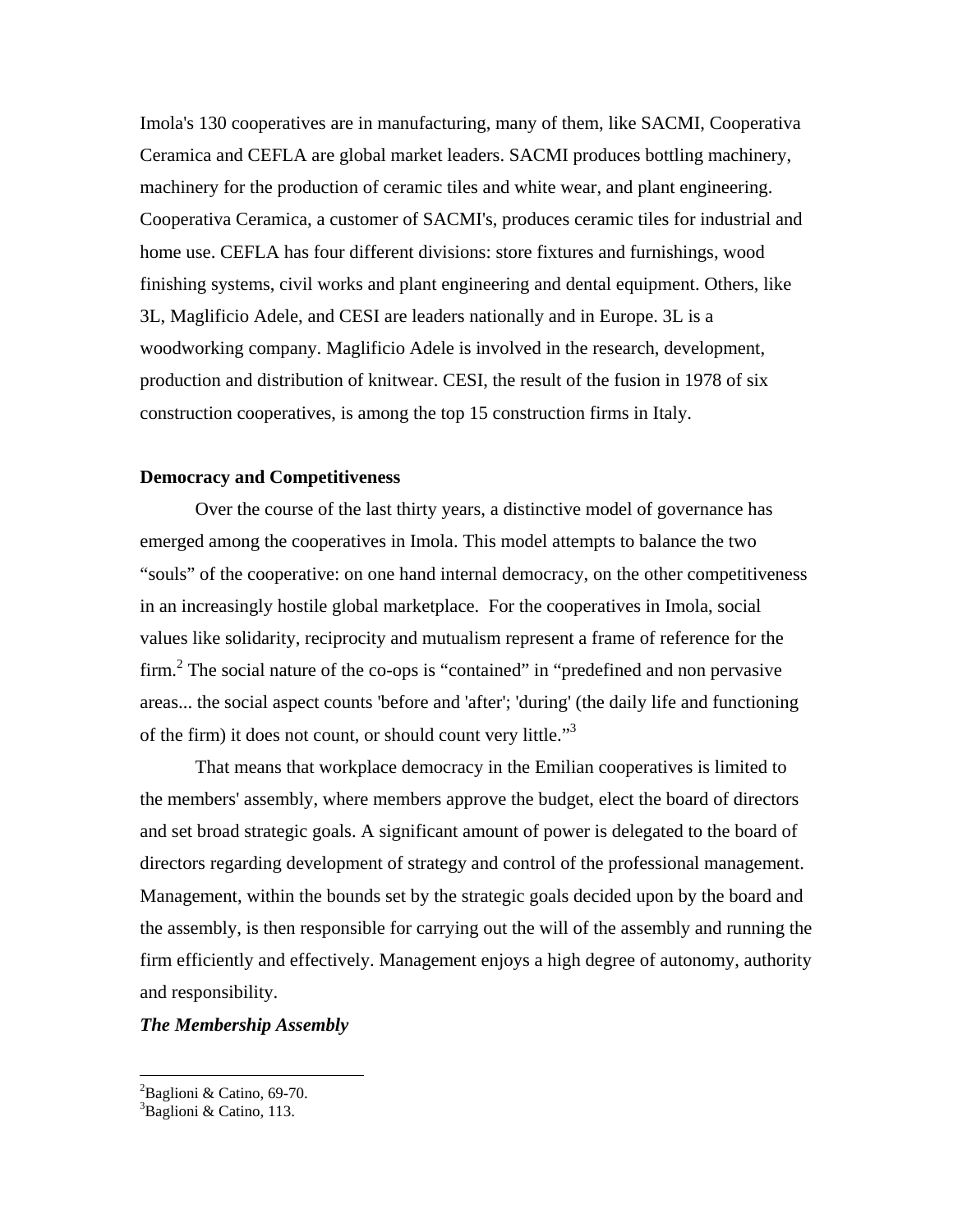Membership in the cooperatives is considered a responsibility and an "expectation," but not a right. Being an employee does not automatically make you – or guarantee that you will become – a member. All of the co-ops, to a varying degree, have an open door policy regarding admittance of new members. With some it's wide open, with other's its only "slightly ajar."<sup>4</sup> The cooperatives in Imola, when compared with cooperatives in the rest of the region, tend to be highly selective regarding membership, admitting often only a handful of new members each year. Each cooperative stipulate rules and requirements for admission, laid down in the firm's by-laws, which have been approved by the membership.

A particularly selective firm – though by no means the most selective – is SACMI. SACMI is by far Imola's most successful manufacturing co-op. SACMI's bylaws requires that candidates to be of "good moral and civil conduct," at least 24 years old and no older than 40, have worked in the cooperative for at least 5 years, have demonstrated "discipline and cooperative spirit," and have demonstrated a "proven technical and practical capacity."5 Aspiring members apply to the board of directors, who are ultimately responsible for admitting new members.

 All new members pay a membership fee. In Imola, the membership fees are generally very high, frequently approaching the maximum allowed by law, or  $\epsilon$ 100,000. Just as with the selectiveness of admission to membership, there is a general correlation between type of co-op and the size of the membership fee. Co-ops that are larger, capital intensive and that compete successfully on international markets tend to have higher membership fees.<sup>6</sup>

 In those co-ops whose membership fees approach the maximum allowed by law, it is justified by the capital intensity of the business and the need to create a tight bond between the member and the cooperative. Leaders in the Imola cooperative district stress that the cooperative is a part of the local community's patrimony, making membership a significant responsibility. The high fees drive home this sense of responsibility. The members are not only in the cooperative for their own benefit, but to create wealth for generations yet to come. And they are very conscious of the fact that the success of the

1

<sup>4</sup> Benati, "Impresa al Plurale," 273.

<sup>5</sup> Benati, "Impresa al Plurale," 274.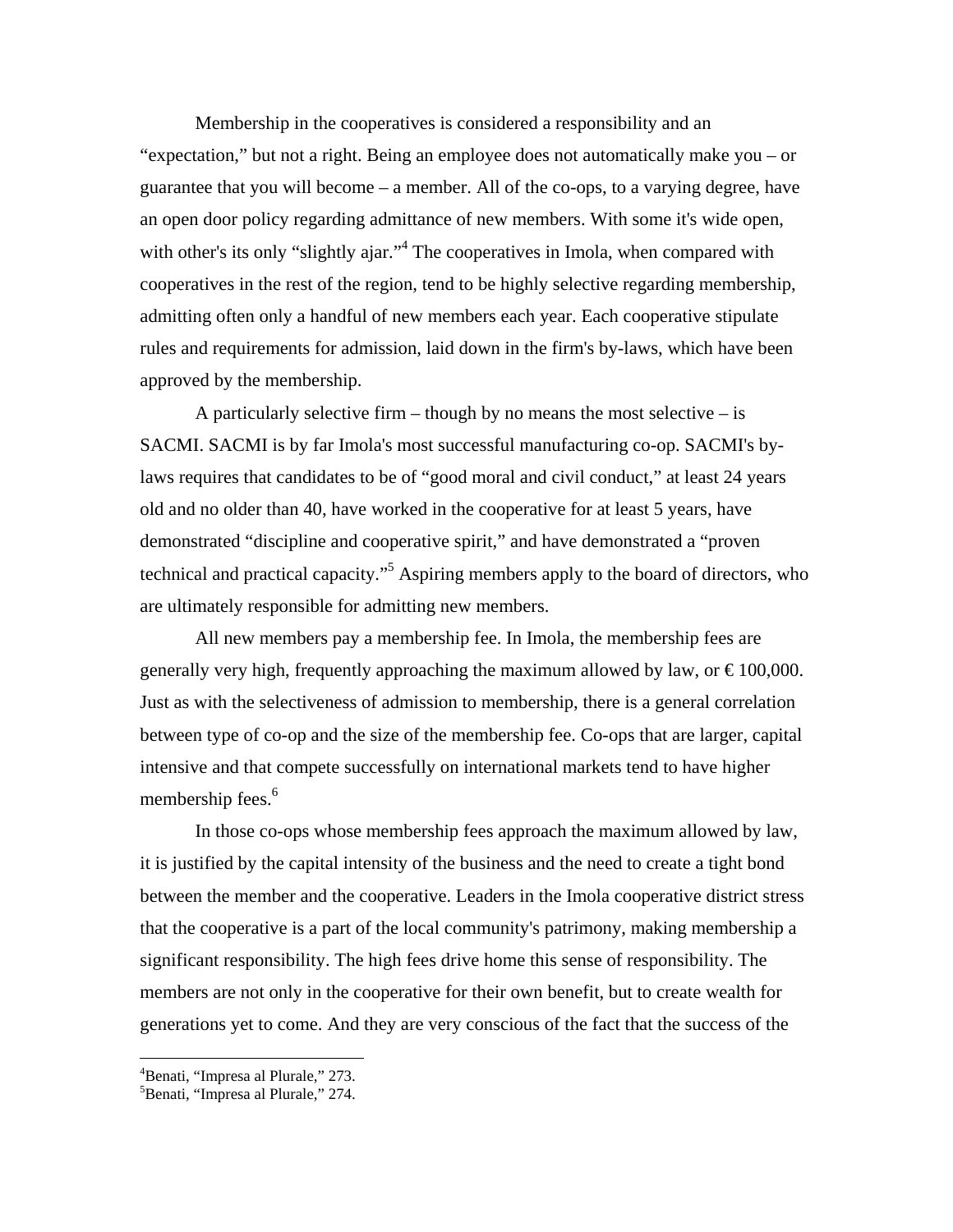cooperative today, and the often sizeable indivisible reserves accumulated, are the results of the sacrifices of past members.

 Indeed, it might be more appropriate to talk about ownership rather than membership in many cases. Since, in many of the cooperatives, participation in the firm's equity has significantly increased over the years, to the point where workers are providing both labor and, effectively, capital to their cooperative. *For sociologist Everardo Minardi, the large, capital intensive cooperatives have moved from a "culture of cooperation to a culture of participation," distancing themselves from the historical roots of the self-managed firm. He sees this as part of a larger trend, linked to globalization, where the mutual bond among workers is replaced by common financial interests, and solidarity by the identification with the interests of the business.*<sup>7</sup>  *On the other hand, the sociologist Guido Baglioni sees the fact that capital is still raised prevalently from the members or retained earnings – and not sources outside of the cooperative like the financial markets – as the "most intense element of continuity with the spirit and culture of the origins [of the cooperative movement]."*<sup>8</sup>

 In Imola, membership ranges from 15% of total workforce to 90%, with the larger manufacturing co-ops generally under 50%. Many of the leaders in the cooperative movement fear that, in very large firms, admitting too many members will make effective participation unworkable: there is the risk of too many differing views and less opportunity for members to actively participate in decision-making, resulting in a membership base that passively approves the budget and elects the board of directors every three years.

 In all cooperatives, according to Italian law, the assembly must approve the budget and financial statements and elect the board of directors. Beyond these duties, it is up to the individual cooperative what role the members' assembly has. In Imola it is not uncommon for the assembly to meet as many as 10 or 12 times a year. In these meetings, debate is often heated, with members actively participating. These meetings frequently exceed 5 hours in length, finishing after midnight. It is no surprise that the debate is more heated, and attendance higher, in those co-ops where members make a significant

 $\frac{1}{6}$ Benati, "Impresa al Plurale, 274. 7 Minardi, 23.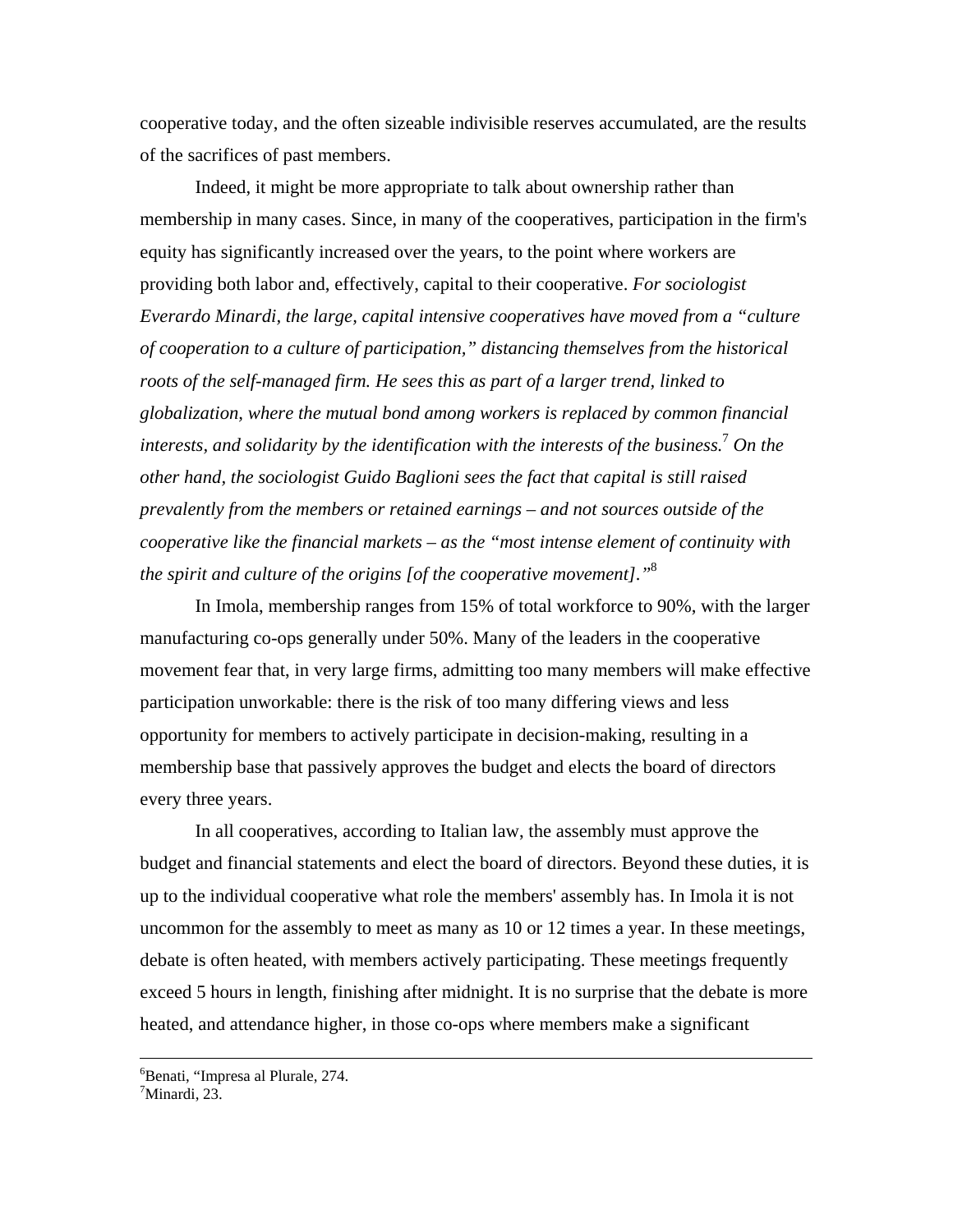personal investment in capital and not just labor. In one case I studied (not in Imola) only 30% of the total membership regularly participated in the assemblies. In Imola, 70-90% of members regularly participate. Participation – as measured by percentage of members present at the assemblies – is higher in those firms where membership is more selective and fees higher.

 Leaders in the cooperative movement in Imola cite these participation rates (and of course often stellar annual profits) as confirmation of the effectiveness of their model. The combination of selective membership and high fees (and the normally high dividends on capital invested as well as patronage dividends<sup>9</sup>) create an extremely strong bond between members and the cooperative. And because members have so much invested – not just their labor, but their capital as well – members actively participate in the assemblies. In fact, worker-owner is probably a better way to describe the relationship between members and their cooperatives in Imola.

 Membership is not extended to private subsidiaries acquired by the cooperative. It is not uncommon for the cooperative to appoint members as top management in the firms it owns, though. In some cases, the cooperatives have experimented with making managers owners through Employee Stock Option Plans (ESOPS). In general, there is a high degree of skepticism about the possibility of replicating the cooperative model in private firms started or purchased by the cooperatives. One cooperative leader put it this way: "you can't simply continue to replicate the cooperative model ad infinitum." The important thing is that any private firms managed by the cooperatives are "instrumental" to the success of the cooperative.

 This is one of the most significant contradictions in the cooperative movement today. Many of the cooperatives have followed a policy of expansion through acquisition and are now essentially multi-national firms, sometimes with as many as 60 subsidiaries in its network. There is of course the obvious question of values: if participation is in and of itself a value, why shouldn't some form of participation be extended to those businesses owned by cooperatives? But there is also the business question: if ownership and participation has represented an important competitive advantage for the cooperatives

 <sup>8</sup> Baglioni & Catino, 70.

<sup>&</sup>lt;sup>9</sup>In Italian, the term "*ristorno*" is used to describe patronage dividends.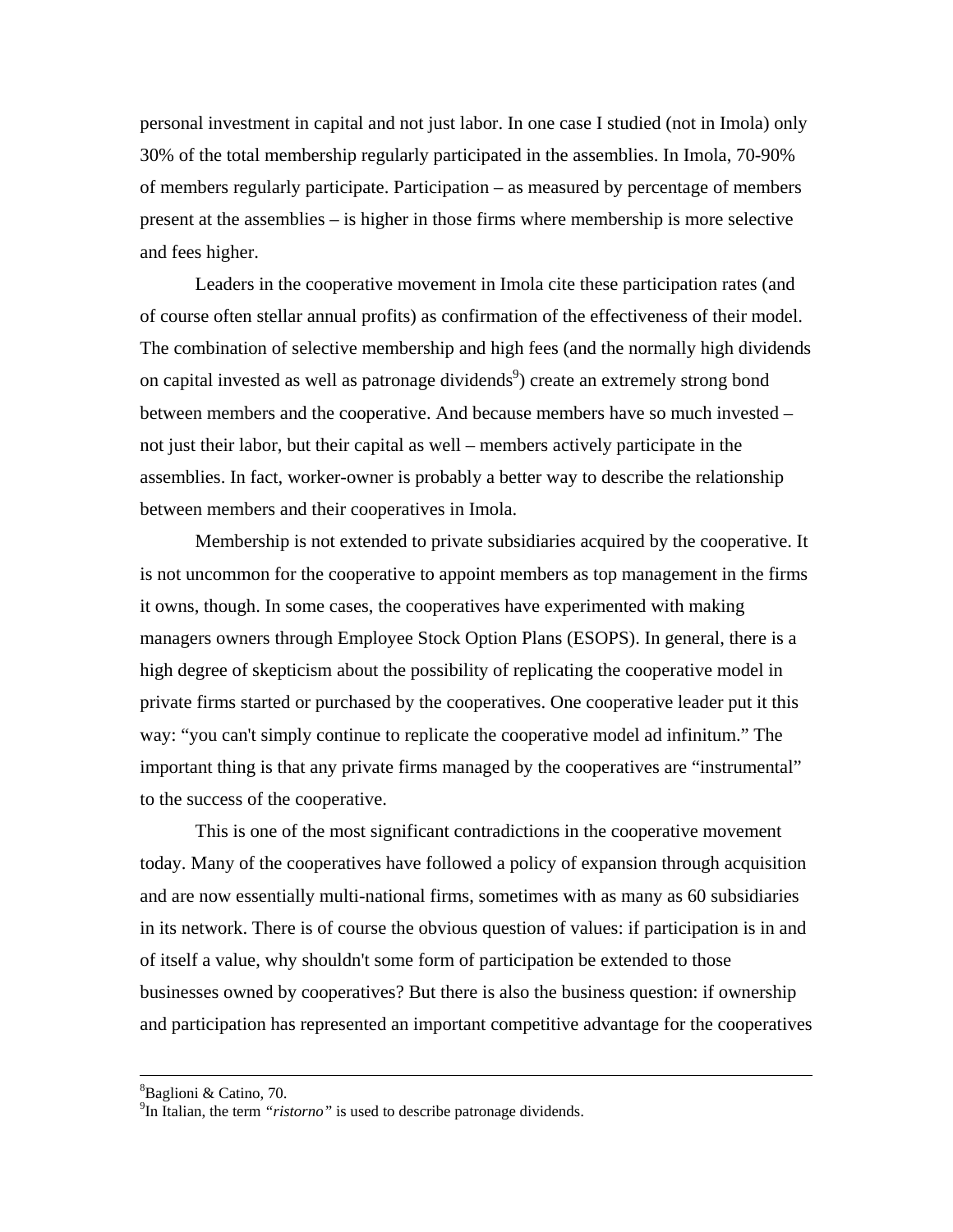(as everyone I've met with has stressed), why wouldn't extending employee ownership and participation in the private firms owned by the cooperatives have the same positive effect?

## *Changes in the Membership Base*

 The make-up of the membership base in Imola's co-ops has undergone significant changes over the last twenty to thirty years, and has reflected the larger changes in the economy, from a Fordist to a post-Fordist economy. As knowledge workers, skilled laborers and management have taken on a greater role in the production of value, they've also increased their importance inside the cooperative.

 Those cooperatives that resisted welcoming these knew technicians, "knowledge workers," and managers paid the price in the marketplace and inside the cooperative. Those co-ops that continued to exclude them from membership tended to create hostile internal environments, antagonism between the older workers and these new technicians and managers (sometimes disparagingly referred to as the "technostructure"), resulting in high rates of turnover, especially among top management.

 In the 1970s and '80s there was significant debate in the cooperative movement regarding administrative workers and management. As former Administrative Director of SACMI, Benito Benati, observed, the consequence of not accepting these new figures (including management) into membership, and bringing them fully into the life of the cooperative (in effect, co-opting them), meant hiring on the private market. The cooperative would be forced into paying market rates for managers and technicians (whose high salaries would create further resentment among the members) who lacked the right approach to managing a democratic workplace, creating antagonisms inside the cooperative, leading to a high rate of turnover among management, all to the cooperative's detriment. Benati stresses: "A manager is not like a taxi-cab that you can pick up, use, pay and send back to the starting point."<sup>10</sup>

 What Benati and others proposed was for the cooperatives to actively bring these new, skilled workers, technicians and managers into the democratic management of the firm as members, even cultivate their own management inside the cooperative. As Benati points out, many of these technicians and skilled workers are nothing more than "the

 $^{10}$ AROC, 84.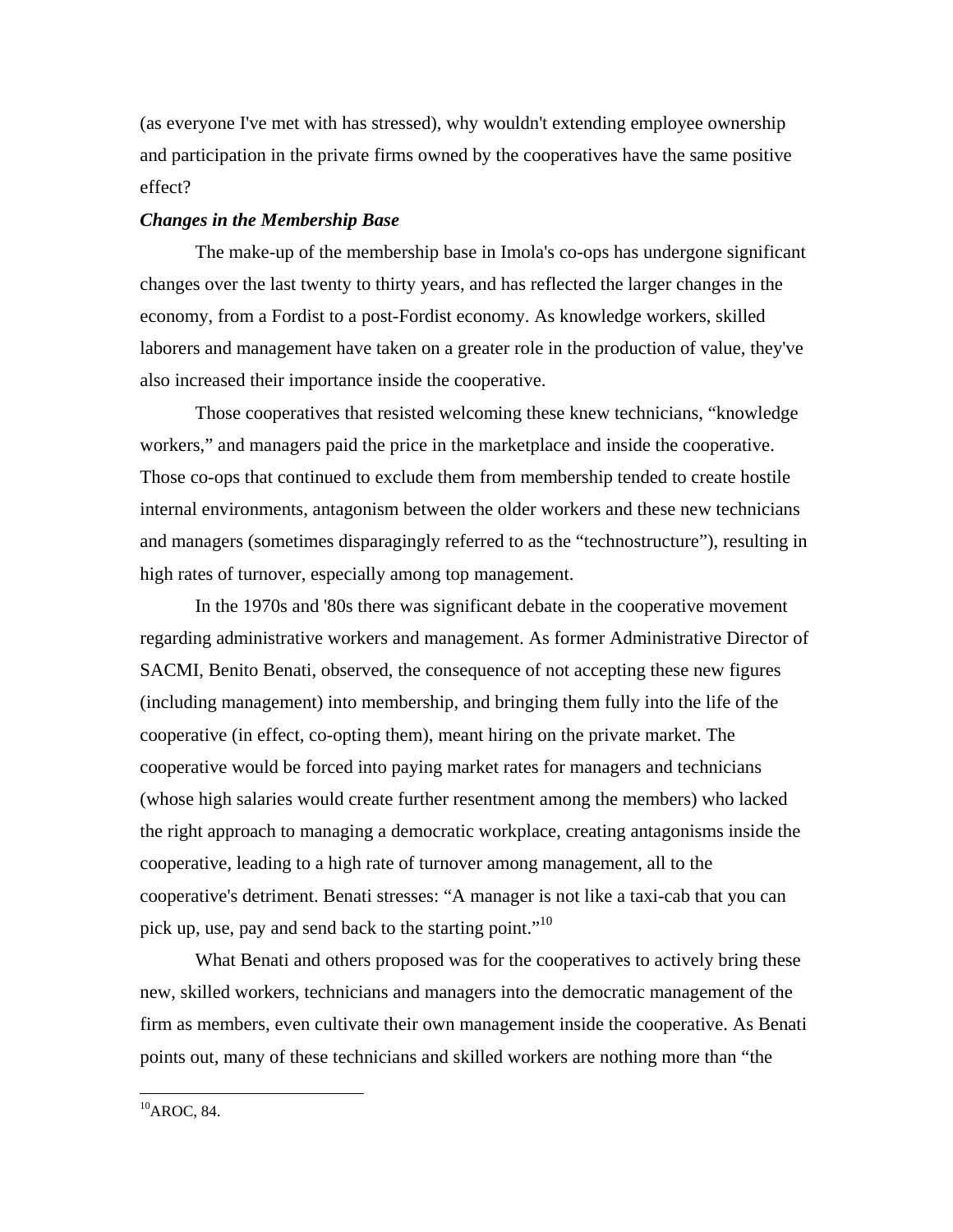historic projection, in an evolved sense, of the highly skilled working class of thirty or forty years ago."<sup>11</sup> This is the general approach that the most successful cooperatives took, and maintain today.

 Today, membership generally represents a cross section of the firm's employees: where front-line workers are prevalent, they make up the largest portion of the membership base, while technicians, administrative workers as well as mid and uppermanagement are accepted into the ranks of membership. Only in one cooperative in Imola is management still excluded from membership. In this cooperative, they make a distinction between "strategic management" and mid level management. Mid-level managers are accepted into the ranks of membership. While it is highly uncommon, today, for a worker to rise to the position of General Director, the cooperatives favor internal promotion and cultivating management inside the co-op rather than relying on the market. Far from having a difficulties in attracting talented management, leaders in the cooperative movement often comment that the quality of their managers is superior to those in comparable private firms.

 Wages tend to be in line with the going market rate. In all cases, members and non-members alike, are paid according to a contract negotiated with the labor union. Management's wages, too, are generally in line with the market, with differences between highest paid and lowest paid going from 1:4 to 1:10. It is this aggressive policy of bringing in skilled employees and management into the cooperative, and into the ranks of membership, that has allowed many of Imola's cooperatives to become global leaders.

 It's important, though, to keep in mind that, while wages tend to be in line with the market rate patronage dividends for members can boost yearly salaries by as much as 30% over the salary of a non-member, in addition to dividends on capital invested of nearly 9% in some cooperatives. Of course, members also make a significant financial investment in the cooperative (often approaching  $\epsilon$ 100,000). This is a very large sum, considering that the average worker on the shop floor makes under  $\epsilon$ 2,000 a month. So, yes, in a successful cooperative, the rewards of membership are quite significant, but so is the responsibility.

One final comment must be made regarding the membership base. One of the

 $11$ AROC, 85-86.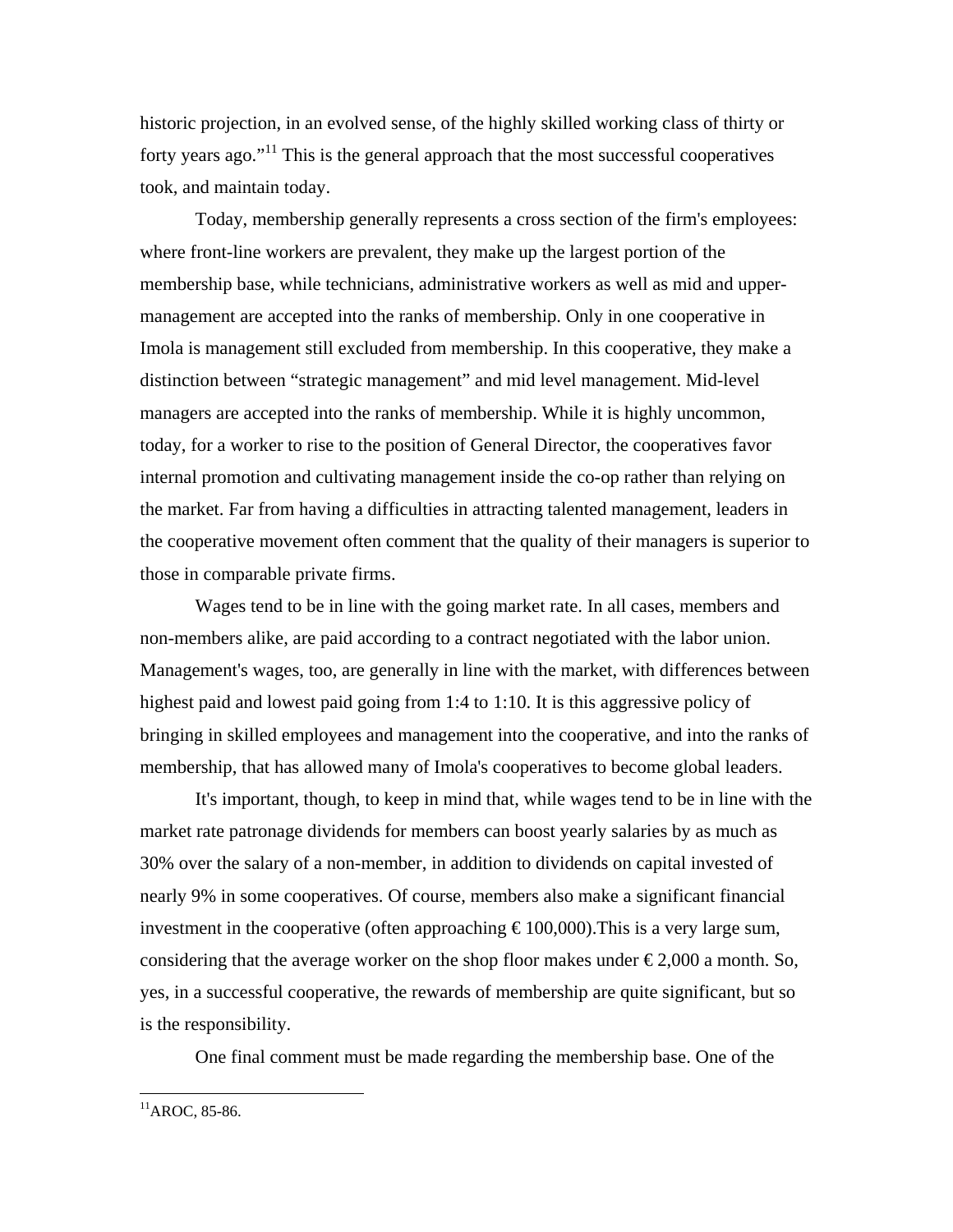features the worker-owned cooperatives of Imola is the employment of the labor of nonmembers. In rare instances, the percentage of members to total workforce can approach single-digits, with the cooperative employing 85% *non*-members. In Italian law, these are called "non-prevalently mutual" cooperatives. This is a complex issue.

 On the one hand, from a business standpoint, cooperatives need to have the flexibility of employing non-members. And the cooperative that takes on new members without being able to guarantee them employment and improved conditions is irresponsible. Many cooperatives prefer to keep the membership base small, in order to ensure homogeneity and make real participation possible. There is also the fact that many workers simply aren't interested in making the kind of commitment, in terms of investment, risk and responsibility, that is expected of a member. Many others will become members as they meet the specific requirements. It must also be mentioned that there is a natural tendency to make membership, in particular access to the benefits of membership in a successful firm, exclusive. $12$ 

## *Board of Directors*

 By law, the co-op's board of directors is elected directly by the membership according to the criterion of one person one vote. As a rule, the cooperatives attempt to make sure that the different parts or structures of the cooperative are adequately represented. In Imola management, though they can usually become members, cannot serve on the board of directors.

 Some cooperatives choose to allow people other than the worker-members to serve on the Board of Directors, for example supporting members (essentially outside shareholders) or members of the community. In Imola, this is not the case. As Baglioni stresses: in the case of Imola, the cooperatives are managed directly by the membership, without the mediation of outsiders. Only employees can serve on the board of directors. Top management is excluded from serving on the Board.<sup>13</sup>

 By Italian law, Boards of Directors are elected every three years, for a term of three years. Elections are contested, though incumbent presidents are almost never defeated. Boards of directors, not surprisingly, are highly involved in management of the

<sup>&</sup>lt;sup>12</sup>Benati, "Impresa al Plurale," 274.

<sup>&</sup>lt;sup>13</sup>Baglioni, 72.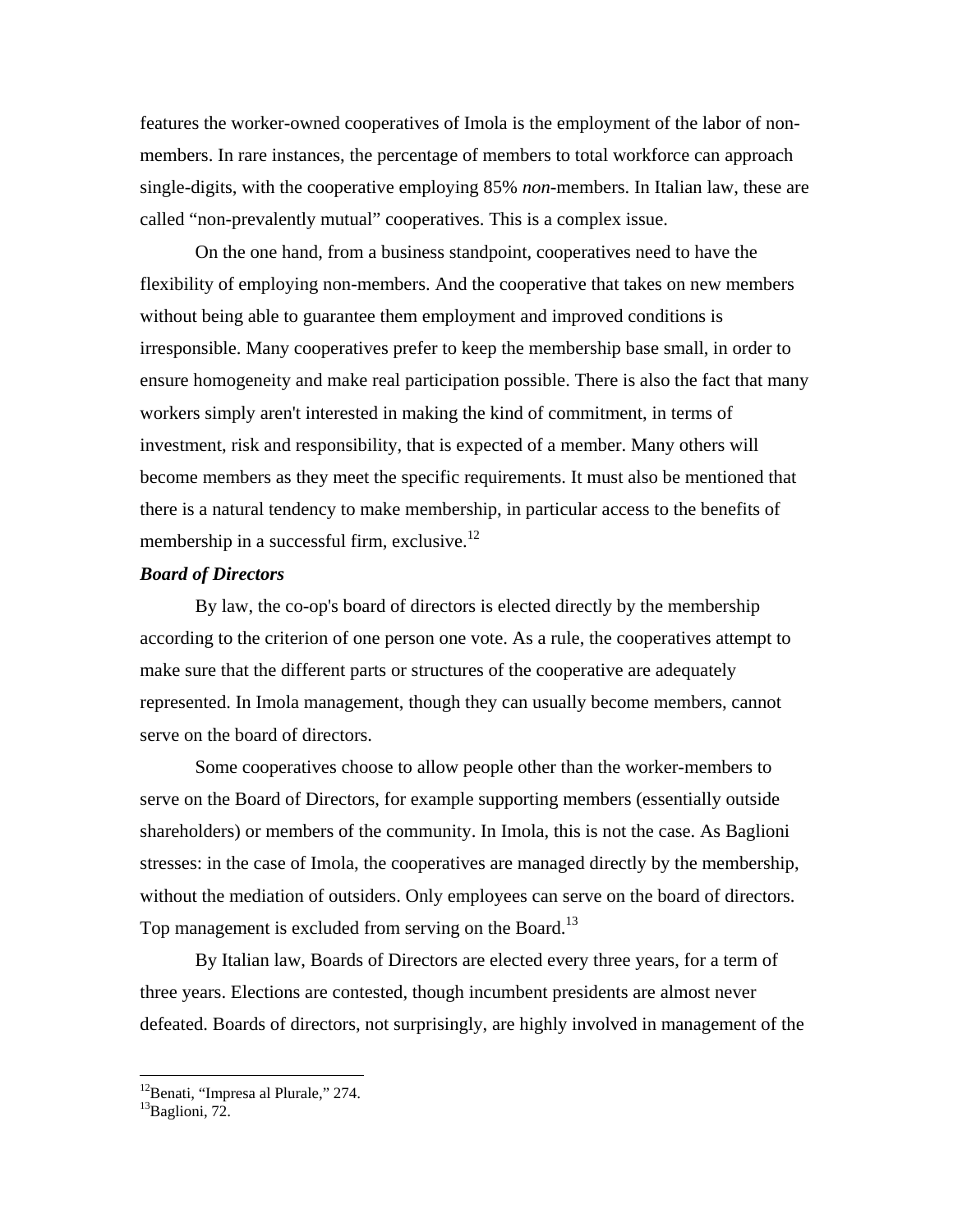firm. It is not uncommon for the board to meet once a week to monitor progress or make important decisions. The board's responsibilities are threefold: handling membership and personnel matters, setting strategic goals – together with management – for the co-op, and monitoring and controlling management. The board president plays a "crucial" role.<sup>14</sup> This is generally a full-time position. There is generally a very close, "collaborative" relationship between the president and the management team.

## *Management*

 Baglioni describes the role of management in the cooperatives in these terms: "In the division of labor between board and management, to the former go the company problems, the strategic choices and constant control; to the latter, the organizational management (in the widest sense of the term). This 'textbook' scheme must be seen in the context of the progressive move by the cooperatives toward recognizing autonomous authority to management."<sup>15</sup>

 Not only does management enjoy a high degree of autonomy, at the operational level, but they have also increased their overall influence over time. Again, Baglioni explains, "the owners make the most important decisions or those with social implications; everything else in between (and there is a lot in between) is decided by management."<sup>16</sup> Despite some concerns that management has, or will come to have, too much power over the strategic direction of the firm, in the eyes of members and union representatives alike, the management has full legitimacy.

 As mentioned already in the section on the membership base, managers – as long as they have met all of the requirements for admission into the co-op – are generally fully accepted into membership. This, combined with the high degree of authority and autonomy given to management by the membership, is significant considering that the membership base of many of the cooperatives was traditionally blue-collar. This was not an easy change to implement, and was often marked by internal antagonisms.

 The transition from a wholly "workerist" vision of the co-op, to a co-op that included workers, technicians, mid *and* even upper-management was facilitated by "the presence in each of these firms of people with elevated potential and with a significant

 $14$ Baglioni, 72.

 ${}^{15}$ Baglioni, 73.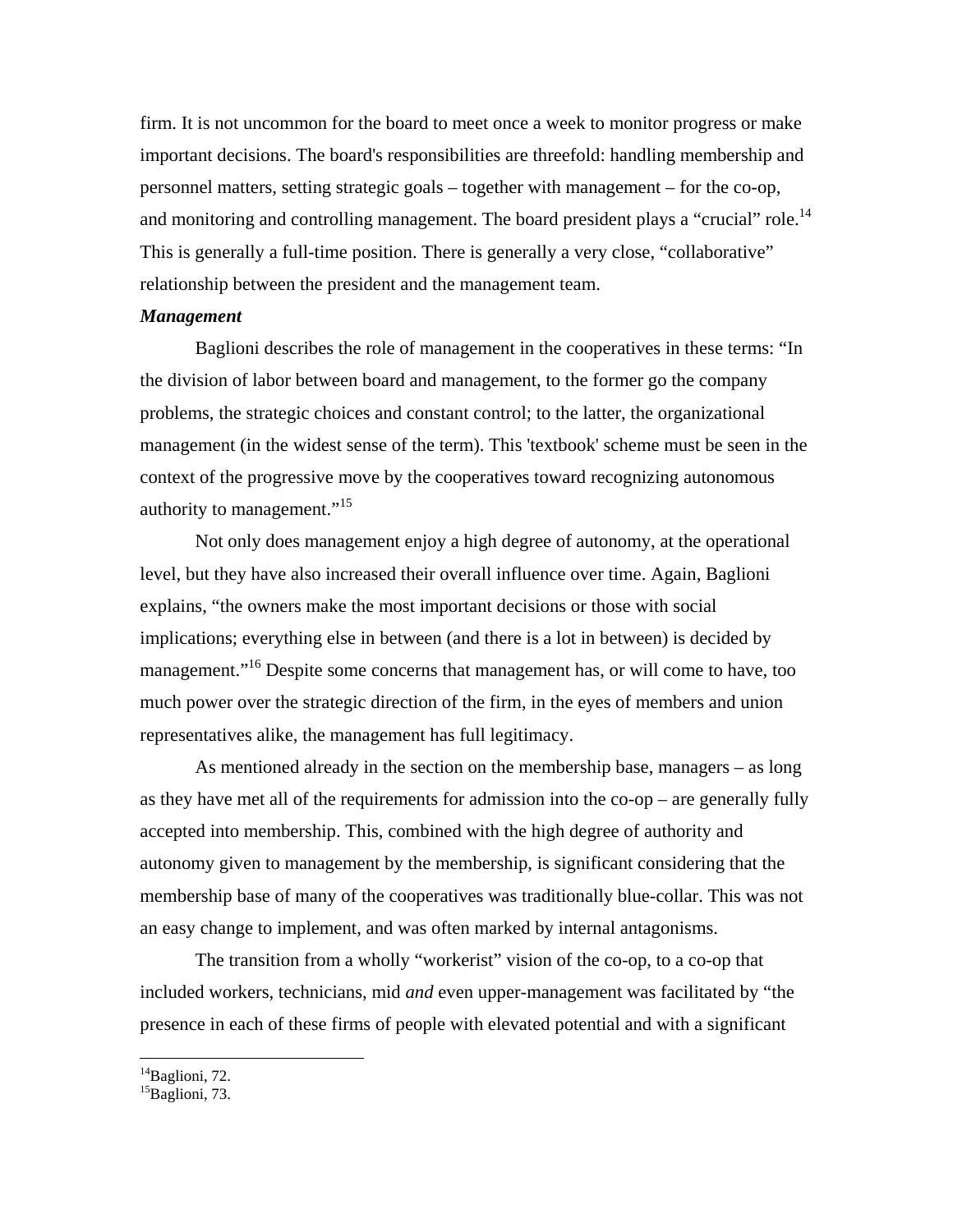dedication to the firm, exemplary figures, in some cases almost mythical, to whom the membership attributed gradually great trust and great responsibilities for that which they were able to accomplish in the field." $17$ 

 In cooperatives where there is a high degree of member – and especially *worker –*  participation, this creates an interesting "dialectic." Day-to-day, management enjoys a high degree of both authority and autonomy, but in meetings with the assembly the same managers must defend the choices they've made with a "broad base of worker-members who are capable of evaluating the correctness of the decisions taken by the managers because they are also involved directly in the business."<sup>18</sup> In those cooperatives where management frequently meets with the membership to discuss management's decisions, the Board of Directors and President of the Board play an extremely important role as a "filter," explaining to the membership the reasons behind management's choices and verifying, with the membership, whether or not management has been successful in following the directives of the assembly. $19$ 

#### *The Division of Labor*

 The board of directors and the management work closely together in proposing the annual budget, new investment plans, the organization of work, and the strategic direction of the cooperative. The membership base tends to be more informed, consensus is arrived at through a dialectical process involving management, the board and the membership base. Day-to-day, management has complete authority, but must answer to the membership, who often meet once a month.

## **Human Resources Management in Cooperatives**

 Stanford University Professor of Organizational Behavior Jeffrey Pfeffer argues that sustained, competitive advantage in today's economy depends not on "technology, patents or strategic position," but on how firms manage people.<sup>20</sup> "As other sources of competitive success have become less important," explains Pfeffer, "what remains as a crucial, differentiating factor is the organization, its employees, and how they work."<sup>21</sup>

<sup>&</sup>lt;sup>16</sup>Baglioni, 73.

<sup>17</sup>Pontiggia, 32.

 $18$ Assetto, 32.

 $^{19}$ Assetto, 32.

 $20$ Pfeffer, 56.

 $^{21}$ Pfeffer, 56.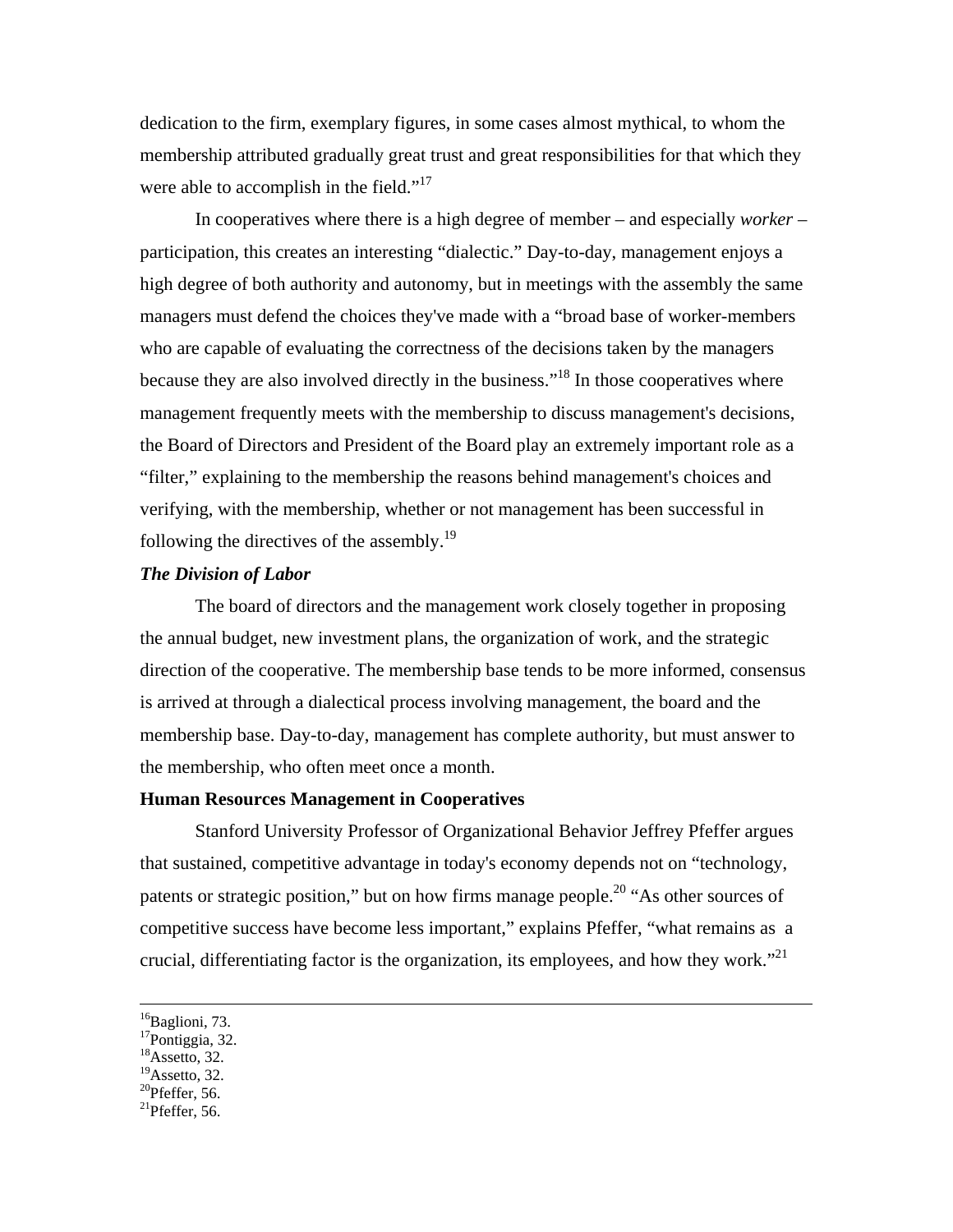With the private firm in mind, Pfeffer describes 13 practices for building competitive advantage through the management of a firm's human resources.

 The workplace should be governed by the norm of reciprocity: if an employer expects loyalty and commitment from employees, it must reciprocate by guaranteeing **employment security**. Doing this depends, to a large extent, on **selective hiring** to finding qualified employees who will fit in well with the new work environment. Likewise, **higher than average wages** will attract more people to the hiring process, providing the firm with a larger applicant pool, which, in turn, allows more selective hiring. Paying employees higher wages is also a symbol of how much the firm values its human resources, and will lead to better performance, and an increase in the overall level of profit, despite increasing labor costs. Businesses should introduce some kind of **incentive pay** system. People should be appropriately rewarded for their contribution to improved performance, as Pfeffer points out "... if all the gains from extra ingenuity and effort go just to top management or to shareholders... people will soon view the situation as unfair, become discouraged, and abandon their efforts."<sup>22</sup>

**Employee ownership** has the dual advantage of reducing the conflict between capital and labor and encouraging employees to take a long-term view of the business, with positive effects on performance. Management must provide employees with the **information** necessary to be successful. Sharing enough information makes it possible for the business to **decentralize decision-making** and encourage **broader worker participation and empowerment in controlling their own work**. Pfeffer points out that increasing participation increases both satisfaction and productivity. In particular, Pfeffer argues for reducing levels of management hierarchy and creating **self-managed teams**  with a high degree of autonomy and responsibility. Likewise, for employee participation to be truly effective, the business must make significant investments in **training.**  Employees should also be **cross-trained** so that they can rotate jobs. Job rotation makes work more interesting, makes it easier for the business to guarantee employment security and can lead to innovations in work organization. **Symbolic egalitarianism**, or reducing visible signs of difference, diminishes "us" versus "them" thinking, and at least symbolically reduces the difference between thinkers and doers. **Wage compression**, or

 $^{22}$ Pfeffer, 59.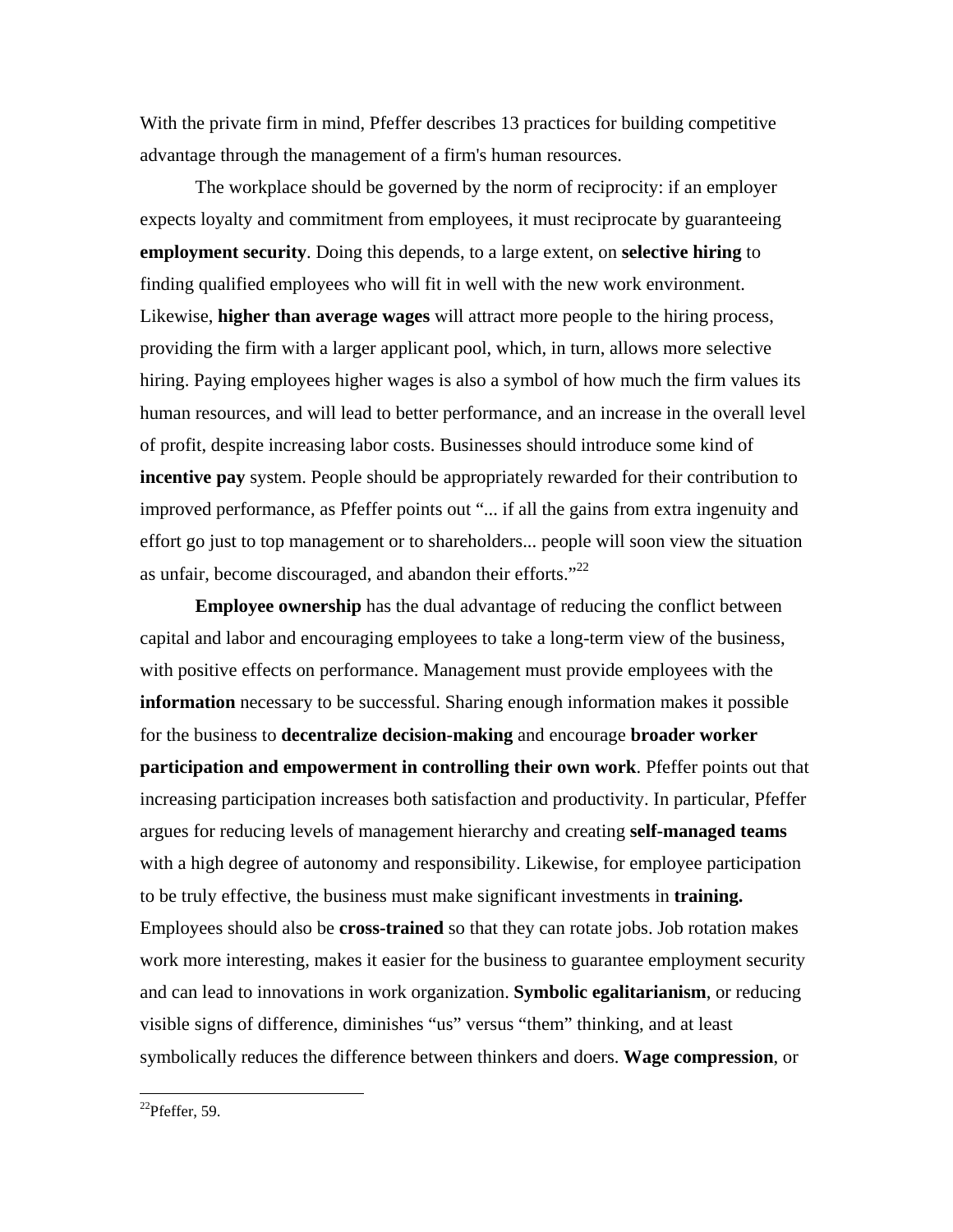reducing differences in pay, can reduce opportunistic behavior, leading to higher overall performance. Finally, prioritizing **promotion from within** encourages the business to invest in training, facilitates decentralization and participation, provides a non-monetary way of rewarding employees and ensures that management actually knows something about the business they are managing.

 As Pfeffer points out, implementing any of these practices is not easy, and requires having a long-term vision of the firm. This is something that's difficult to do in firms whose owners are focused on the numbers in the short-term. Building sustained, competitive advantage is facilitated by firms whose ownership structure favors a longterm vision. Though Pfeffer doesn't mention it, the cooperative, and in particular cooperatives in Italy with their indivisible reserves, have a built-in bias towards thinking long-term. As one person I interviewed put it, "the member thinks of the cooperative as something that never dies."

 As we've already seen, the cooperatives examined have, for some time, implemented many of the high performance practices Pfeffer talks about. In fact, many of the practices Pfeffer writes about *are* part of the co-ops' competitive advantage, starting with job security. All of the co-ops examined have a no-layoffs policy. That means, when times are tough, or the cooperative restructures (perhaps more common in the private firms owned by the co-op), they work closely with the union to find positive solutions, including early retirement, re-training and shifting workers from one company to the other. In a conversation with one union representative, who was generally critical of the cooperatives in Imola, he stressed nonetheless the high degree of job security afforded employees: if you work for one of the cooperatives in Imola, or one of the firms owned by the cooperatives, whether you're a member or not, you will never be laid off.

While I can't say whether or not hiring in co-ops is more selective than in private firms, membership is often highly selective, as we've seen, and is used as an incentive. Members are approved based, not only on skill, but on their dedication to the cooperative. They need to put their money where their mouth is by frequently paying a hefty membership fee. Patronage dividends and dividends on capital invested are tied directly to the performance of the firm. But unlike in a private firm with incentive-based pay systems, members of the cooperative are actively involved in shaping the strategic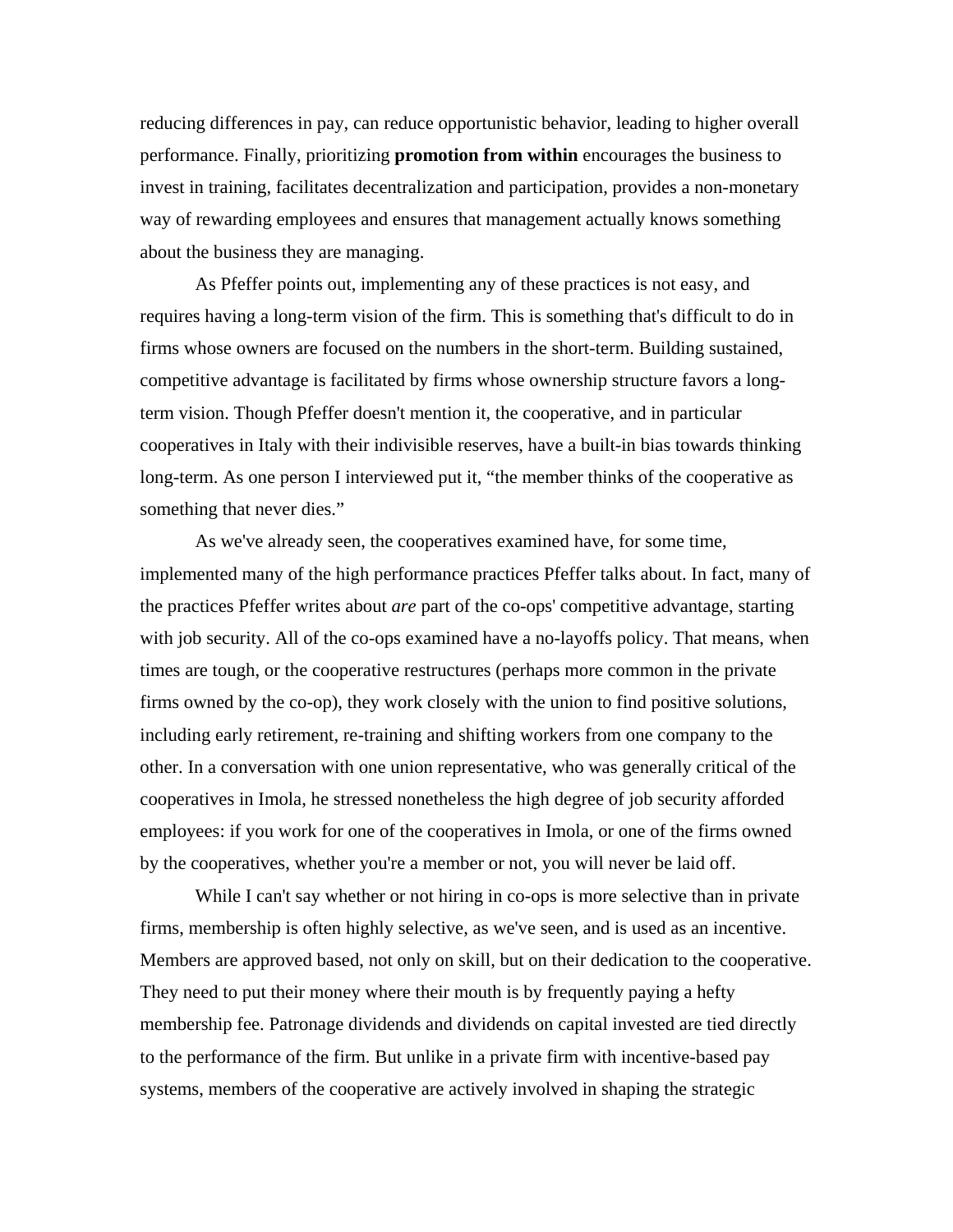choices of their business. This means that a sizeable portion of the workforce not only benefits when the cooperative does well, they actively shape the strategy that determines firm performance. This seems, to me, to be much more powerful than the typical incentive scheme in a private firm where workers get to share in the benefits of good performance, but nonetheless risk being the victims of poor management decisions – decisions outside of their control.

 Many of the cooperatives, aside from patronage dividends to members, also have some form of incentive-based pay system in place. In addition, there is a degree of wage compression in some of the cooperatives. In one cooperative I visited, regarding wage compression, a distinction was made between difference between highest and lowest paid *member* and highest and lowest paid, including top-management, which is excluded from membership. In this co-operative, the salary difference between lowest paid worker and highest paid middle-manager was 1:5. But if top management, hired prevalently on the market, is taken into consideration, the difference is more like 1:10, in line with private firms in the same market. According to the Vice President of this particular cooperative, there is no significant antagonism between members on the professional management, because management's high salaries are contingent upon the firm's performance. The membership accepts this as a necessary trade off.

 The cooperatives as a whole (even those who exclude management from the ranks of membership) tend to favor internal promotion, indeed management often comes up through the ranks, entering as administrative staff, or mid-management. Training is more of a mixed bag. In analyzing training in the Imolese co-ops Maurizio Catino commented that the cooperatives have stuck to a more traditional, classroom-approach to training. And while they pay lip-service to the importance of workforce training, in reality, little emphasis is placed on training.<sup>23</sup>

 The cooperatives are increasingly implementing job rotation. In general, given the choice between functional and numerical flexibility, the cooperatives tend to choose the former. Part of this is physiological: in the worker-owned cooperatives, numerical flexibility (hiring and firing workers as demand rises and falls) is nearly impossible. In Imola layoffs, for members and non-members alike, are unheard of. It's simply

 $^{23}$ Baglioni & Catino, 175.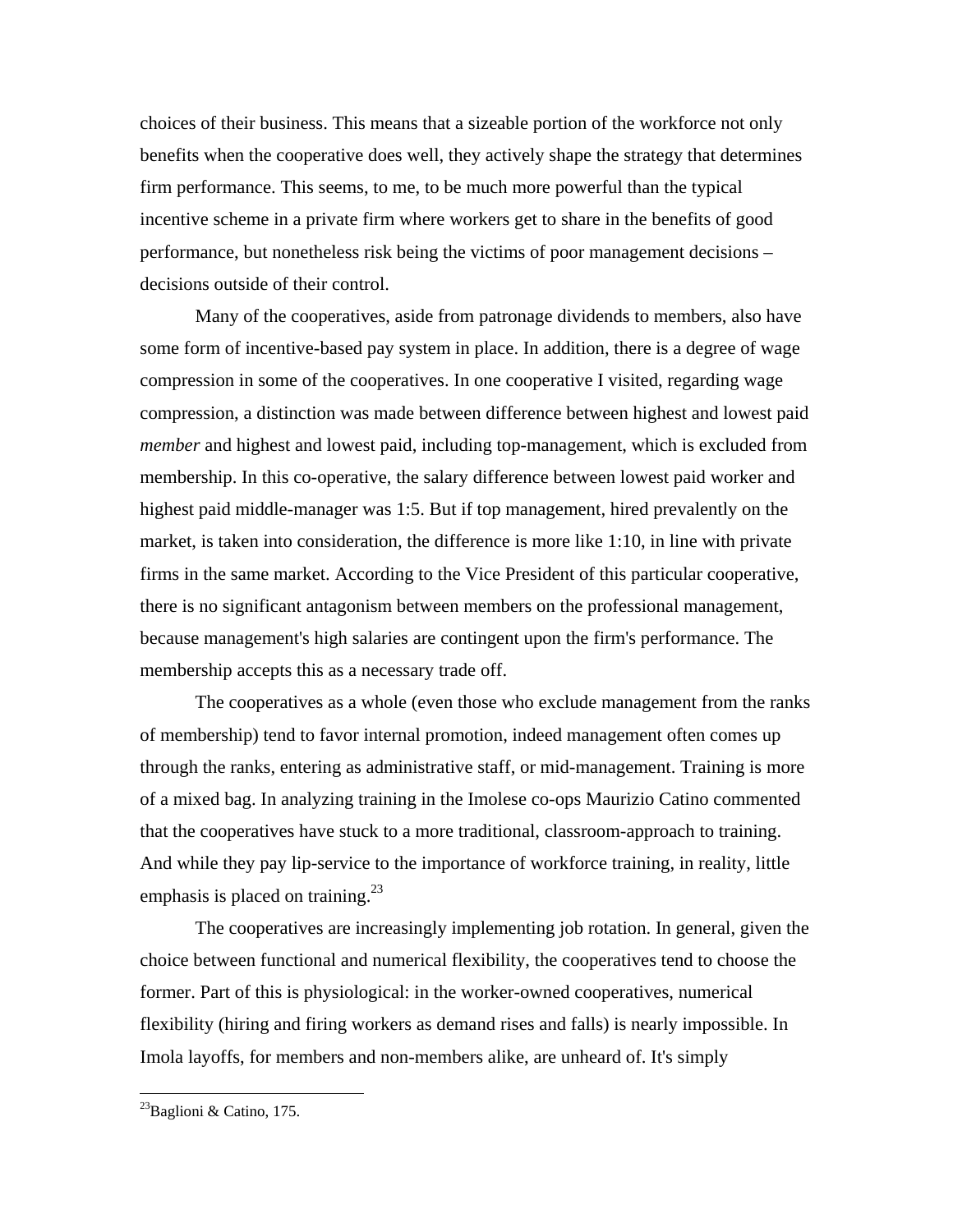unthinkable – except in times of extreme crisis – for an assembly of worker-members to vote to layoff a fellow member. And labor-law in Italy combined with the strength of the unions makes layoffs very difficult, both technically and politically. Many of the co-ops are also very proud of their generally good relationship with organized labor, and their commitment to job security for members and non-members alike. But there's more than just solidarity and politics at play: in the industries the cooperatives operate in, people are important. Frequently, the skills the cooperatives are looking for can't be found on the market. That means it often takes months and sometimes years to effectively train a skilled worker or technician

 Layoffs represent a significant *cost*, and they are well aware of this. As a consequence – and because of the guiding values of the firms – cooperatives emphasize functional flexibility – job-rotation, cross-training, re-training and re-deployment – allowing the cooperative the flexibility it needs, guaranteeing members and workers alike long-term employment stability, and keeping precious skills inside the company.

 Regarding sharing of information, the cooperatives receive generally high marks from members and non-members. In all cases, members have access to all of the company's financial information, much of which the cooperatives make public through the publication of social accountability reports and, in some cases, their financial statements. In addition, it's not uncommon for the assemblies to be involved in periodic (monthly or quarterly) monitoring of progress towards meeting both strategic and shortterm goals. This necessarily requires that members are provided with a significant amount of information (and that they are trained in being able to effectively comprehend that information).

## *Teams, decentralization, autonomy*

 While the term "knowledge economy" is often misused and abused today, we are nonetheless in the midst of a profound change in how value is produced. As Thoralk Qvuale of the Work Research Institute in Norway puts it, "There is a new identity emerging in industry... the future of worklife depends on its ability to develop and utilize knowledge. Competitiveness is less and less dependent upon... access to (cheap) natural resources, cheap labour or nearby, protected markets, but rather on the ability to learn and create new products and processes - to innovate. New, non-bureaucratic ways of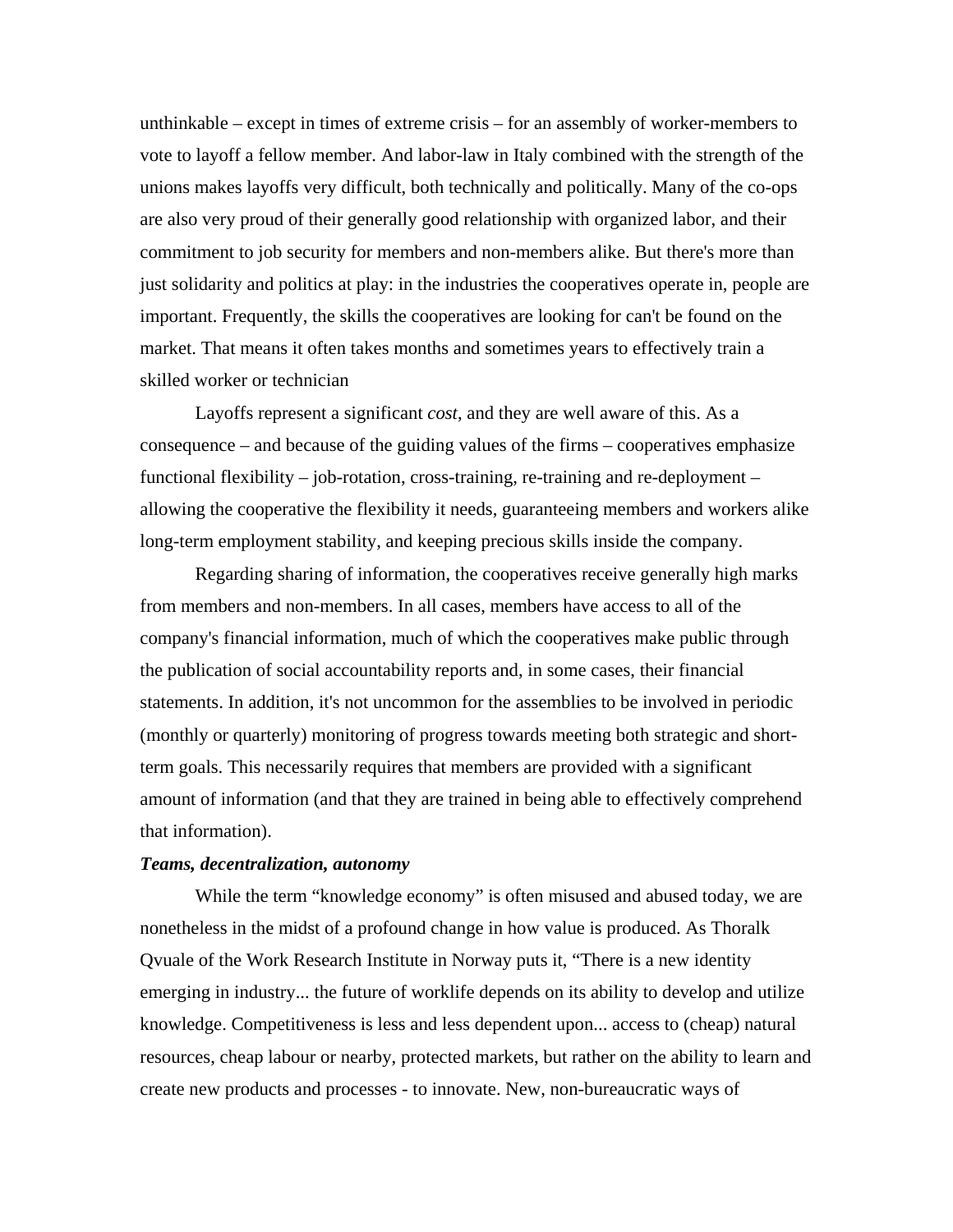organizing and managing therefore are... necessary (teamwork, regional networks across enterprises, sectors etc.)."<sup>24</sup> There is significant evidence that introducing new forms of work organization, devolving power downward to autonomous teams of employees, in combination with other high road practices, leads to greater productivity and efficiency, increased innovativeness, reduced throughput, improved products and services, and increased sales.<sup>25</sup> Management should give more autonomy and power to act to lowerlevels. Employees, not management, often have more or better information. They, not management, are often better poised to enhance performance.<sup>26</sup>

 If the private sector is increasingly producing examples of radical reorganization, flattening hierarchies and placing employees in self-managing teams with increasing levels of responsibility and autonomy – in everything from work organization, to managing relationships with clients and suppliers, to hiring new employees – the cooperatives still have a significant amount of catching up to do. The management in the cooperatives seems to be highly skeptical about forms of direct participation that including delegating *power* to teams of workers. Often, management is jealous of the authority and autonomy it's won. In many cases, "authority and hierarchy are... indicated as a 'conquest,' as a sign of maturity."<sup>27</sup> A sign that the cooperatives have "overcome the limits of the cooperative tradition prior to the 1970s and 1980s.<sup> $28$ </sup>

Attempts at adopting team-based approaches, or involving employees in decision making outside of the members' assembly, have been limited. Generally, it is management that decides to involve certain employees (almost always the highly qualified) in specific instances where their input is deemed necessary. Some cooperatives have experimented with setting up teams, modeled on the quality circles developed in Japan. Where teams have been set-up, though, autonomy is limited to certain, preconceived areas of responsibility. The following quote, from a manager in one of the manufacturing co-ops, probably best sums up the attitude to direct participation: "It's okay to do a little bit of democracy in production, but guided: you have to avoid the

 $^{24}$ Ovuale, 3.

 ${}^{25}$ Brodner, 3.

 $^{26}$ Pfeffer, 61.

<sup>&</sup>lt;sup>27</sup>Baglioni & Catino, 110.

 $^{28}$ Baglioni & Catino, 85.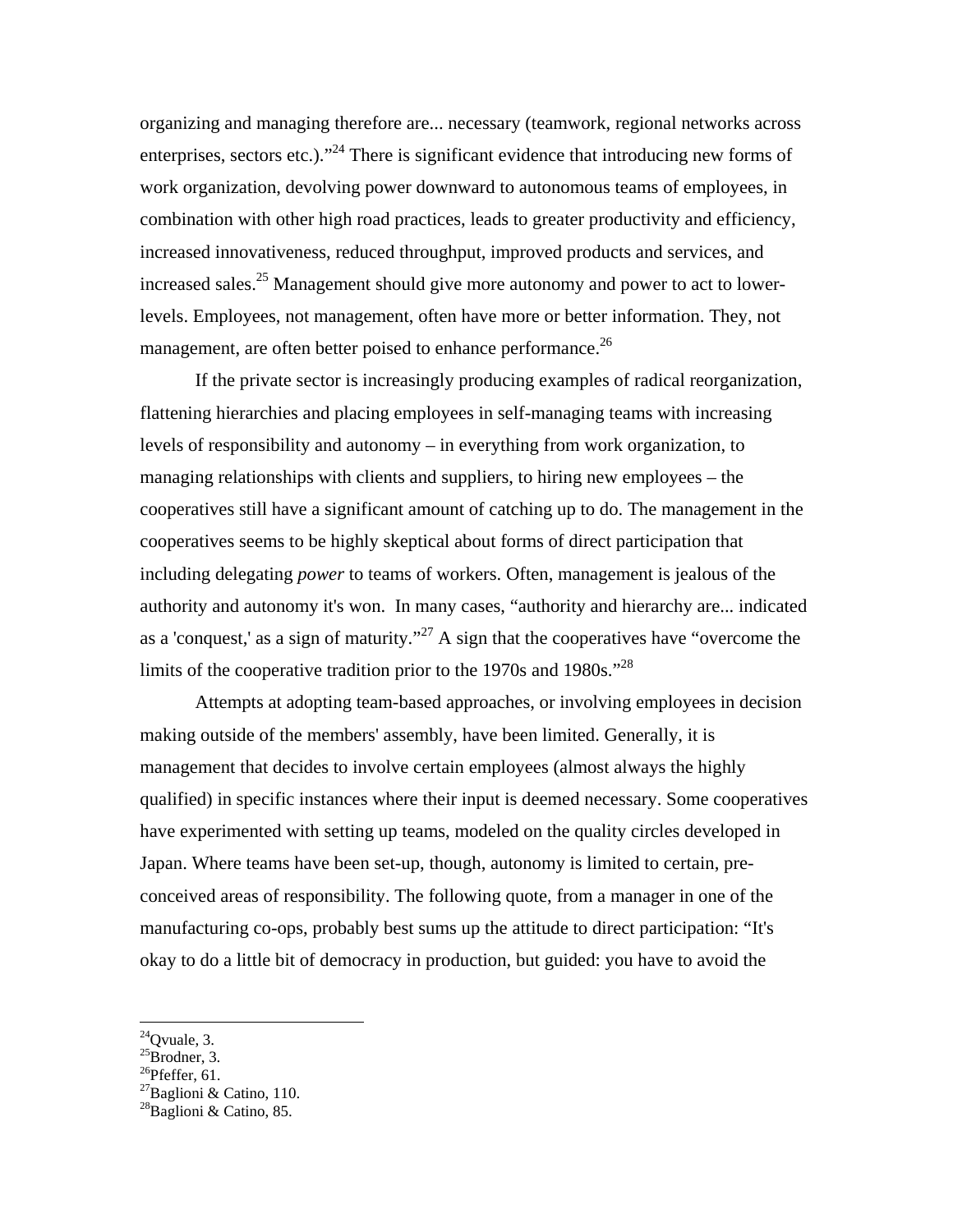construction of parishes inside of which the bishop can't enter."<sup>29</sup>

While many aspects of high road, high-performance practices – job-rotation, internal promotion, employment stability, and information sharing – are part of the DNA of the cooperatives I studied, participation is very deliberately limited to the assembly. This apparent rigidity needs to be put in perspective, though. In Imola, the membership often meets once a month with the board of directors and management to monitor progress regarding strategic goals and discuss, often heatedly, the operational decisions made by management, problems of work organization... even problems with suppliers, the quality of raw materials and relations with clients. So there is a process of feedback and criticism of management – a type of participation – that is not present in private firms. Often management is the subject of harsh criticism during the assemblies. But, on the shop-floor, membership does not "interfere" in management's job and is totally subordinate, just like any other worker. It's a circular system: day-to-day, management is "authoritarian," and the workforce (members included) takes orders (*conscious*, many have stressed in interviews, of why they are given certain orders because they participated in approving overall strategy). Then, in the periodic assemblies, the same worker-members, who are subordinate to management daily, become management's controllers.

 As everyone I've interviewed has stressed, this governance model is the key to success. Management is able to run the cooperative efficiently, within the parameters set by the membership and the underlying values of the cooperative movement. And because the members, though often a small percentage of the total workforce, are spread among all levels of the firm, they represent an extra set of eyes and ears, with their finger on the pulse of what's happening everywhere, able to provide feedback and criticism to management regarding many things that management is not capable of seeing. "It's like a big brother," one former manager put it. What's more, the worker-members are not against the firm, they are all working toward the same, shared goals: the success of the cooperative. The members monitor other workers' performance and police themselves. The results are much higher levels of productivity, little shirking, greater efficiency and quality.

 $^{29}$ Baglioni, 82.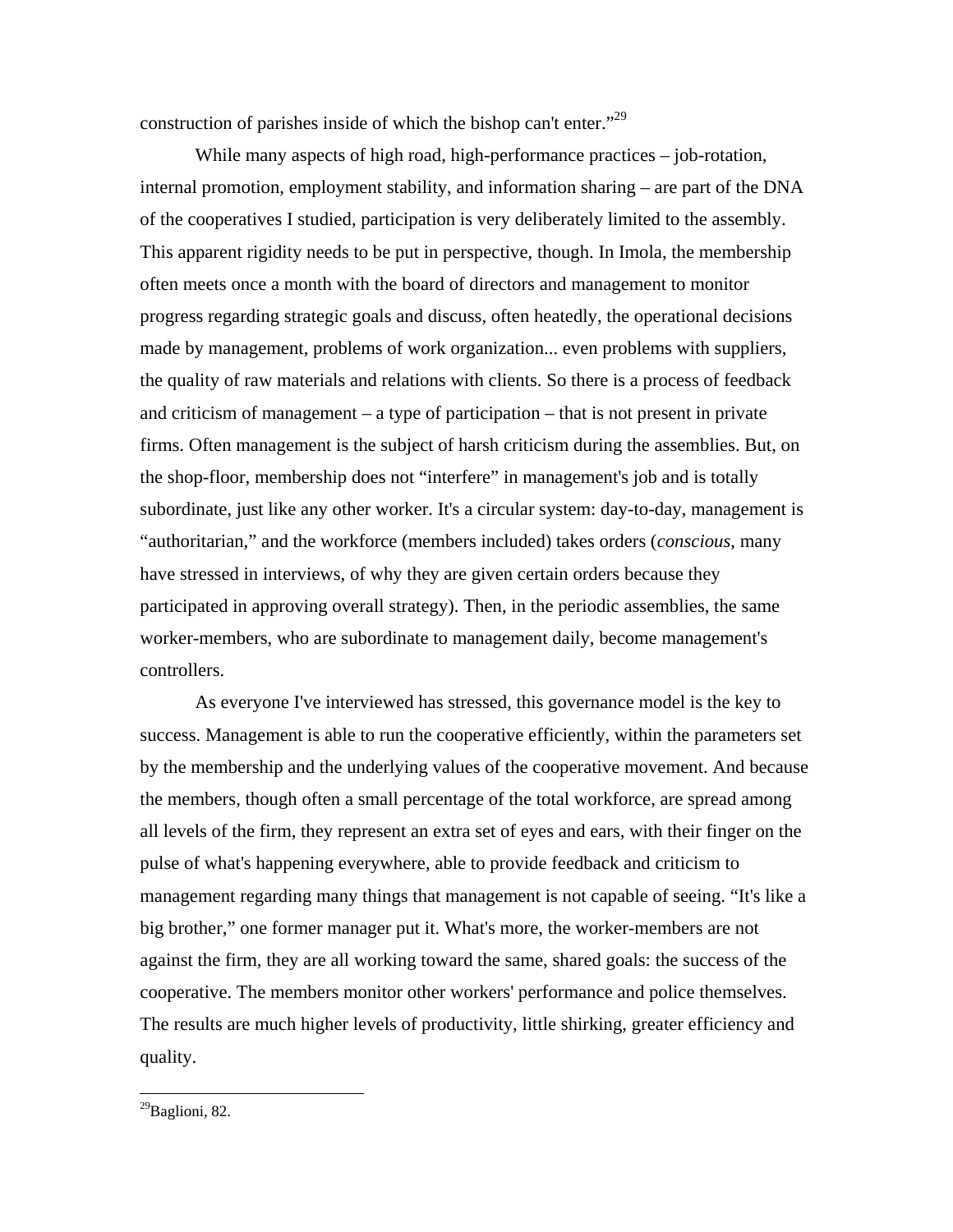On the one hand, I can understand why the cooperatives have not experimented with new forms of work-organization. The full recognition of management's authority and legitimacy (not to mention *existence)* inside the cooperative is a relatively recent "conquest." To some, these new forms of work organization may seem like a step backward, toward inefficiency and lower productivity; emphasizing the "social" aspect over effective management to the detriment of the co-op. Work organization that involves all employees in self-management might also appear to be reducing the benefits and privileges of membership. But the evidence is clear: in the "new economy" *people* are the most important source of competitive advantage. The cooperatives must make tapping the potential of all employees, not just members, their priority. Not just because it's the right thing to do, but because the market demands it.

#### **Market Strategy: Imola Globalizes**

 $\overline{a}$ 

 The cooperatives' business strategies are fundamentally grounded in their social mission. Before moving into market strategies, let's take a step back and look at what that social vision is. In a recent interview with the president of one of Imola's small industrial cooperatives, I asked the president if he saw the cooperative as part of the labor movement. My interlocutor provided a very thoughtful, articulate response. "No," he said, "the cooperative is a part of the local community's patrimony... and this is the hardest thing to do, communicate this value to the younger generation." Considering that we were talking about a business, the concept that he expressed – the cooperative as the patrimony of the local community – is profound and radical. I think this response, better than anything, expresses the social mission that drives the cooperative movement in Imola.

 The cooperative, then, sees profit as a tool, or a limit: in order to realize its social mission, the cooperative must turn a profit.<sup>30</sup> And turning a profit means competing on markets (increasingly on world markets) dominated by private firms, guided by the logic of profit maximization and not maximization of value for worker-members or the local community. As almost all cooperators are likely to remind you, ignoring this reality, and prioritizing social goals over competitiveness, would endanger the long-term survival of

 $30$ Mazzoleni, Mario, "The Excellence and the Cooperative Manager," accessed  $9/2/05$ , http://www.mariomazzoleni.com/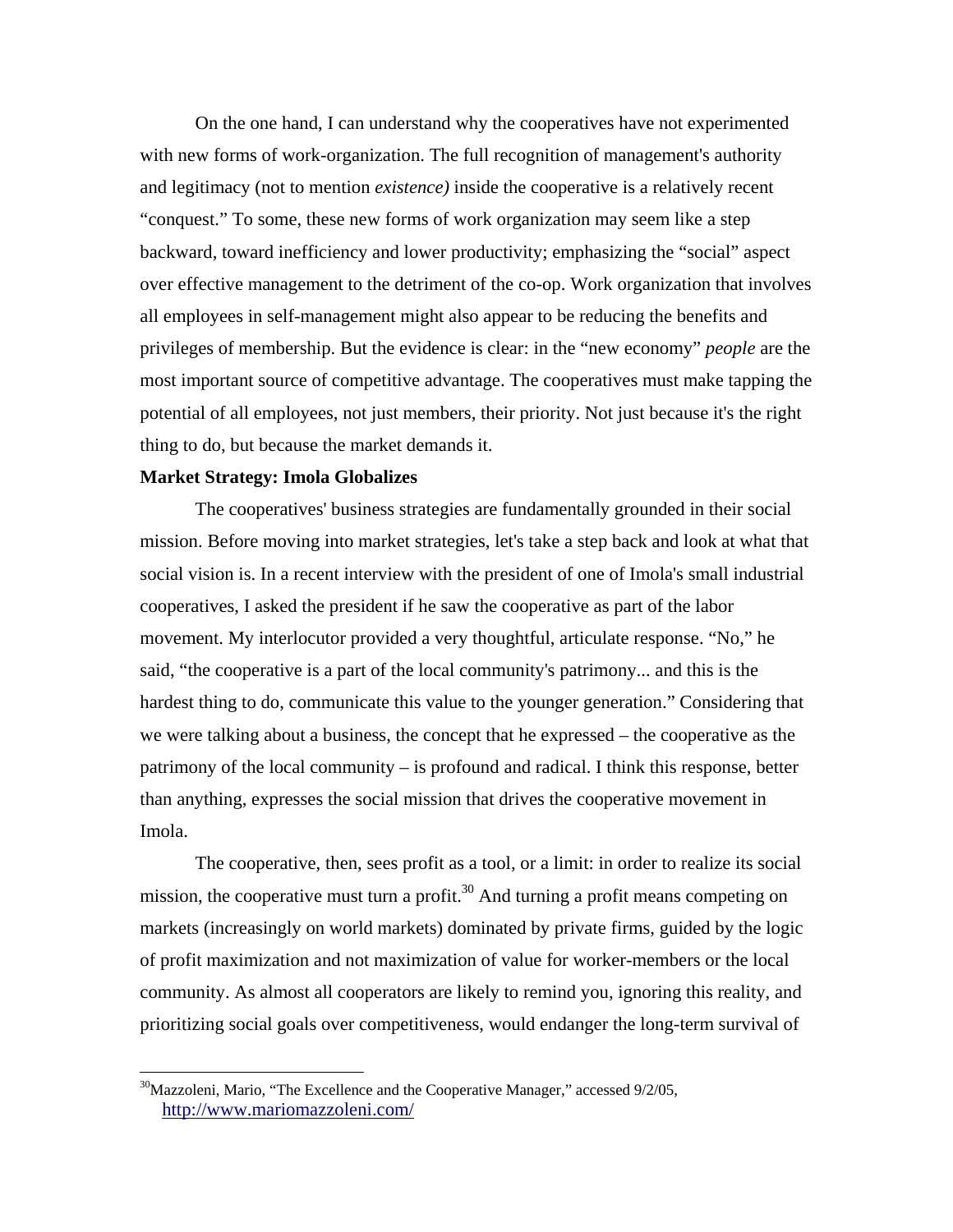the cooperative.

 And if there's one thing that characterizes the cooperatives in Imola, it's that they're built to last. The cooperatives create wealth – not just for its current members – but for future generations in the form of "indivisible reserves," or what some refer to as "inter-generational mutuality." Cooperatives in Italy are not taxed on profits that are reinvested in the indivisible reserves. The reserves represent a peculiar form of collective property: in return for the tax benefit, members "renounce individual profit in favor of the destination of profits to indivisible reserves (to which the member renounces for ever) that are used to reinforce and develop the firm."31 In the case of the failure or privatization (something that is almost unheard of) of the cooperative, the indivisible reserves are not distributed among the members, but are "devolved" to the cooperative movement, to be used for the creation of new cooperatives. The total net worth of the cooperatives in Imola, most of which is accounted for by the indivisible reserves, is nearly  $\epsilon$ 1.3 billion.

 The indivisible reserves are one of the most important features of the Italian cooperatives. The individual reserves represent a key *structural* feature that distinguishes the co-op from, lets say, a closely held corporation or a family-owned firm, and that pushes the cooperative to pursue strategies that maximize long-term value through investments in productive capacity, human resources, innovation and quality. The most successful cooperatives produce capital goods, or other high-value added products (like ceramic tiles for industrial and home use, equipment for dentistry, machinery, etc.). In addition they compete based on quality and innovation, and by aggressively breaking into new markets.

#### *Cooperative Globalization*

 $\overline{a}$ 

 People are probably most familiar with the low road version of globalization. Firms in advanced economies close down plants, many of which represent the life-blood of a community, in order to take advantage of low-cost labor in the Third World. The result is job loss, transfer of equipment and plants abroad, and frequently disastrous impacts on the local community. The manufacturing co-ops here have taken the high

<sup>31</sup>Poletti, Giuliano, Editorial, "Il Sole 24 Ore," 3 September 2005.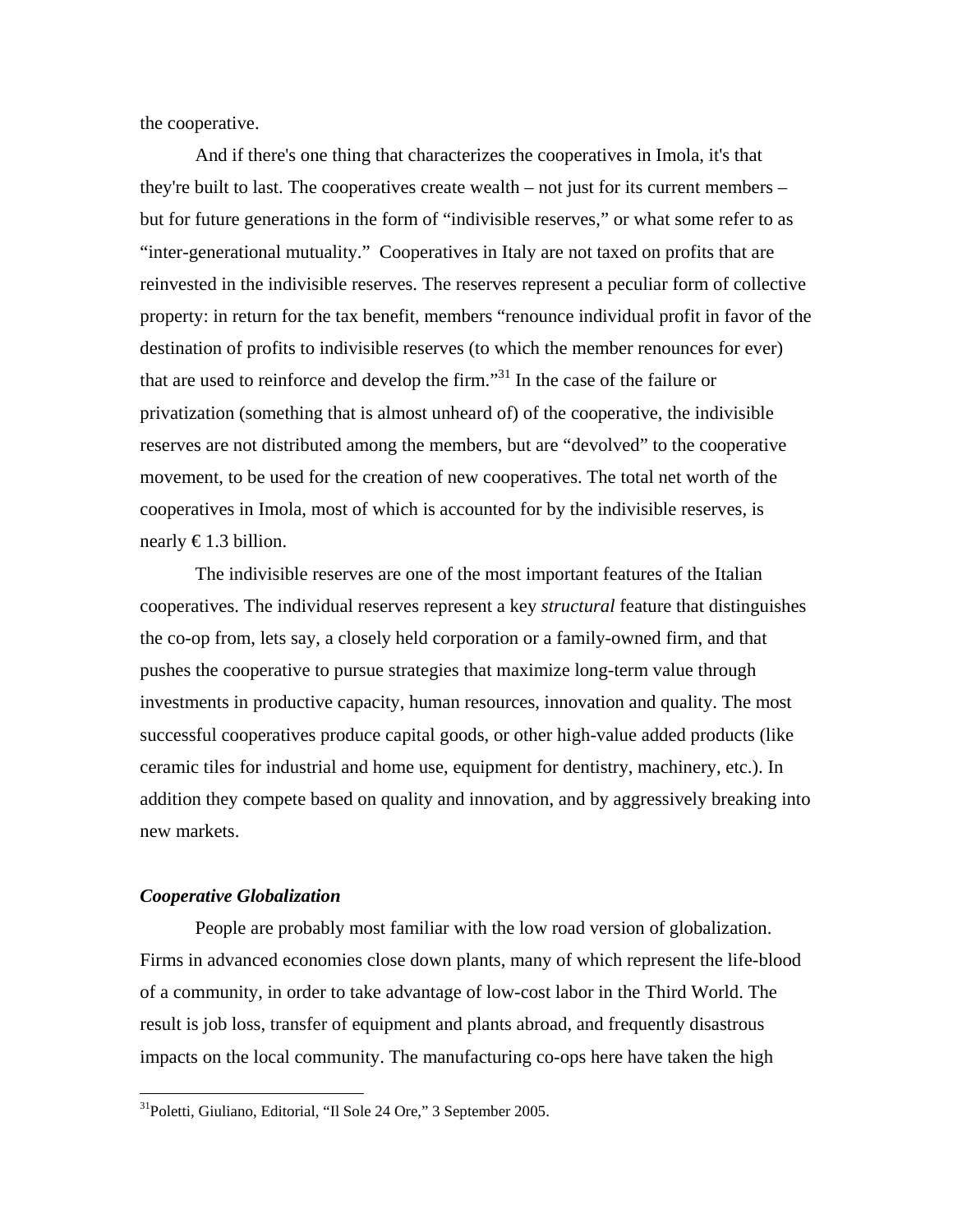road: between 60-90% of what is produced by the leading cooperatives is exported outside of Italy. This focus on exports is one of the reasons why employment and sales in the manufacturing co-ops have generally increased steadily over the last two to three decades. In order to further penetrate markets (increasingly international markets), the firms have followed a strategy of acquisition. The cooperative, or a holding company wholly owned by the co-op, purchases private firms whose products or services complement the co-op's core business, that allow it to expand into new product lines, or to reinforce its position in existing markets and penetrate new ones.

 The most advanced example of this strategy is SACMI. The *Societa' Anonima Cooperativa Meccanica di Imola* was founded in 1919 by nine, unemployed metalworkers. SACMI was originally specialized in the repair of agricultural machinery. Following World War II, Cooperativa Ceramica asked SACMI's mechanics for a hand repairing equipment that had been damaged during the War. At that time, Cooperativa Ceramica purchased its presses from a German supplier. This initial contact between SACMI and Ceramica led to SACMI's foray into the ceramics press market. From that moment on, SACMI began to build ceramics presses for Cooperativa Ceramica, a relationship that still endures today. The production of ceramics presses would come to represent SACMI's core business, "that productive activity that would have assured the fortunes of SACMI for the five successive decades..."32 Today, SACMI is the world leader in the production of ceramics presses. A few years later, SACMI added another line: presses for the production of "crown caps," a product that it continues to produce today.

 In the 1960s, SACMI produced the two lines just mentioned, and employed a total of 120 people. It was at this point that SACMI made several key decisions that would prove decisive for its success in the following directions: a focus on quality and customer service; entrance onto international markets; SACMI began producing whole production lines in addition to the single machine; significant investments in upgrading and modernizing production; and the hiring of highly qualified technicians, including engineers. Today, SACMI produces machinery and production lines for four different sectors: ceramics, beverage and packaging, plastics and food processing. SACMI has

<sup>32</sup>Benati, 266.

<u>.</u>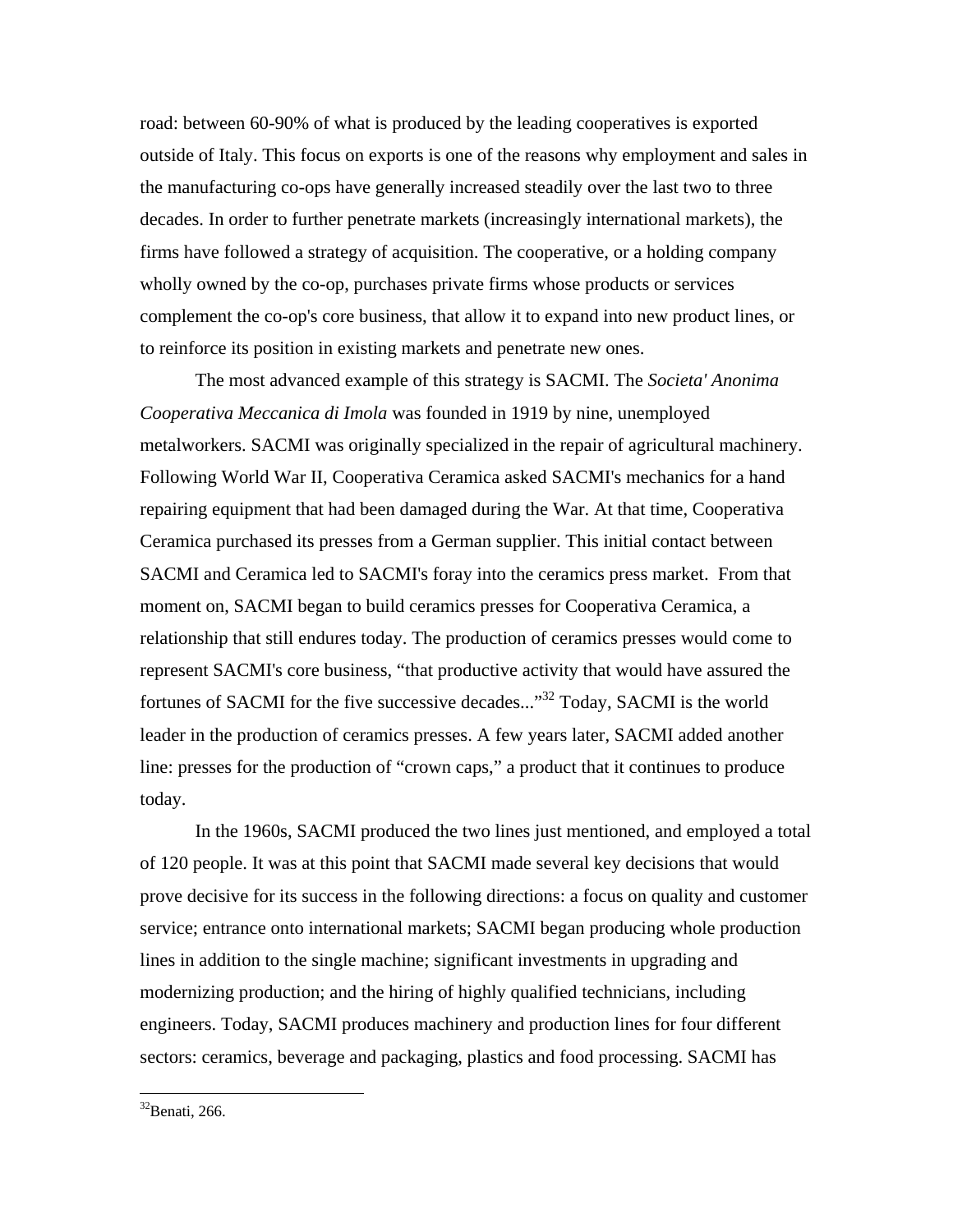increased employment in the cooperative from 120 in 1960, to over 1,000 today, while at the same time expanding production through its wholly owned subsidiaries in Italy and throughout the world, including plants in Mexico, Brazil, Germany and China. SACMI is at the head of a multinational system of 67 "controlled" companies, the majority of which (38) are located abroad. Total employment for the SACMI group is 3,463. The Imola plant is still the most important plant of the group.

 While aspects of production are frequently decentralized to the subsidiaries, the "brains" remain with the cooperative. Research, technological innovation, "strategic," high value-added production or high knowledge-content production is kept inside the cooperative, or as close as possible to the cooperative. Overall, as certain aspects of production have been decentralized, total employment in the cooperative has increased through a corresponding *increase* in design, marketing, finance and research done *inside*  the cooperative. In 1989, for example, SACMI created – at the main plant and headquarters in Imola – a Center for Research and Development, that carries out R&D for the entire group. The Center includes chemistry and physics labs, a "technological" lab for packaging, and experimental areas for prototype testing. In addition to the production of packaging machinery, SACMI has been testing new, high-tech olfactory systems that will allow a company that packages perishable goods to detect, in line and before an entire order is packaged, possible problems.

 As many of the managers and cooperators I've met with have stressed, any firms that are acquired and operated by the cooperatives through their holding companies are "instrumental" to the mission of the cooperative, and not a betrayal of the principles of the cooperative movement. The networks of subsidiaries owned by the cooperative allow the cooperative to continue to grow its productive capacity and create new jobs at home, while frequently creating new jobs in other parts of the world, contributing to increasing productive capacity elsewhere and introducing new technology into developing economies. The industrial cooperatives, with SACMI in the lead, have successfully integrated themselves with the global economy in ways that are consistent with their values, that increase employment and productive capacity at home, while safeguarding and increasing that patrimony that has accumulated over the last century, and that will benefit future generations.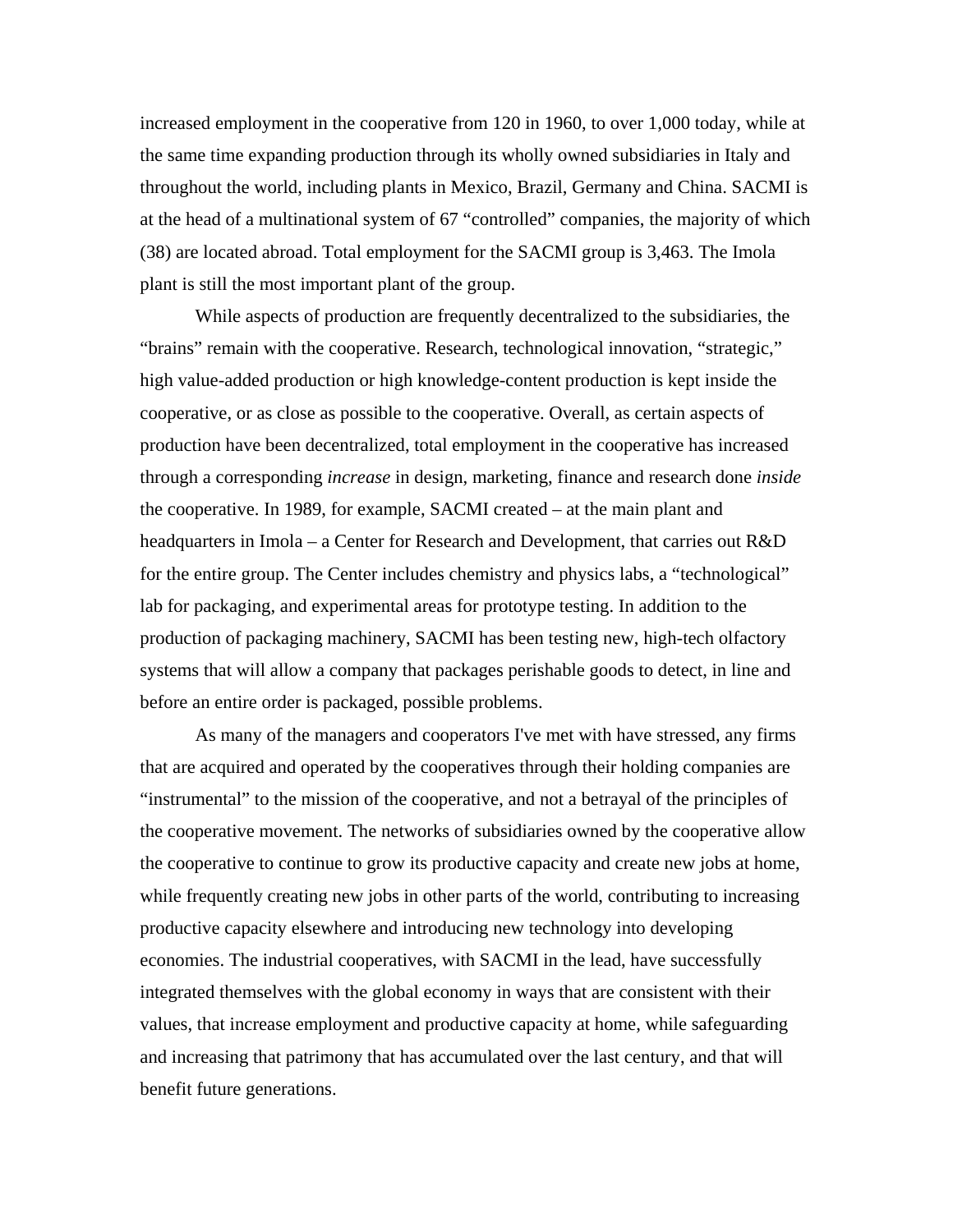# **Conclusion**

 In the paper, *Building the Bridge to the High Road*, author Dan Swinney identifies the low road trend in business as the major threat to the well being of local communities today. Swinney writes:

> Influential sections of the business community have increasingly abandoned the obligations of stewardship for our economy that under girded the social contract of the 20<sup>th</sup> century. Rather than working to increase the productive capacity of key industries and the standard of living, they pursued strategies that led to the destruction of productive capacity as well as a dramatic decline in the standard of living for the average worker...<sup>33</sup>

 The high road, on the other hand, "seeks the highest and best use of our human and material resources and is possible by values that seek the broadest distribution of wealth and human development as an objective of the economy."<sup>34</sup> The Imola cooperative experience is diametrically opposed to the low road. If the low road emphasizes short-term returns for shareholders, the cooperatives of Imola emphasize the long-term value and competitiveness of the firm, and the accumulation of wealth for future generations. If the low road seeks to compete by cutting costs and undercutting labor, the cooperatives in Imola make participation and involvement a part of their competitive advantage. The cooperatives in Imola take their role as stewards for the local economy seriously. The Imola cooperative district represents an important example of a high road alternative develoment strategy capable of building healthy companies, encouraging participation, and strengthening the local community for current and, most importantly, for future generations.

 $33$ Swinney, 28.

 $34$ Swinney, 40.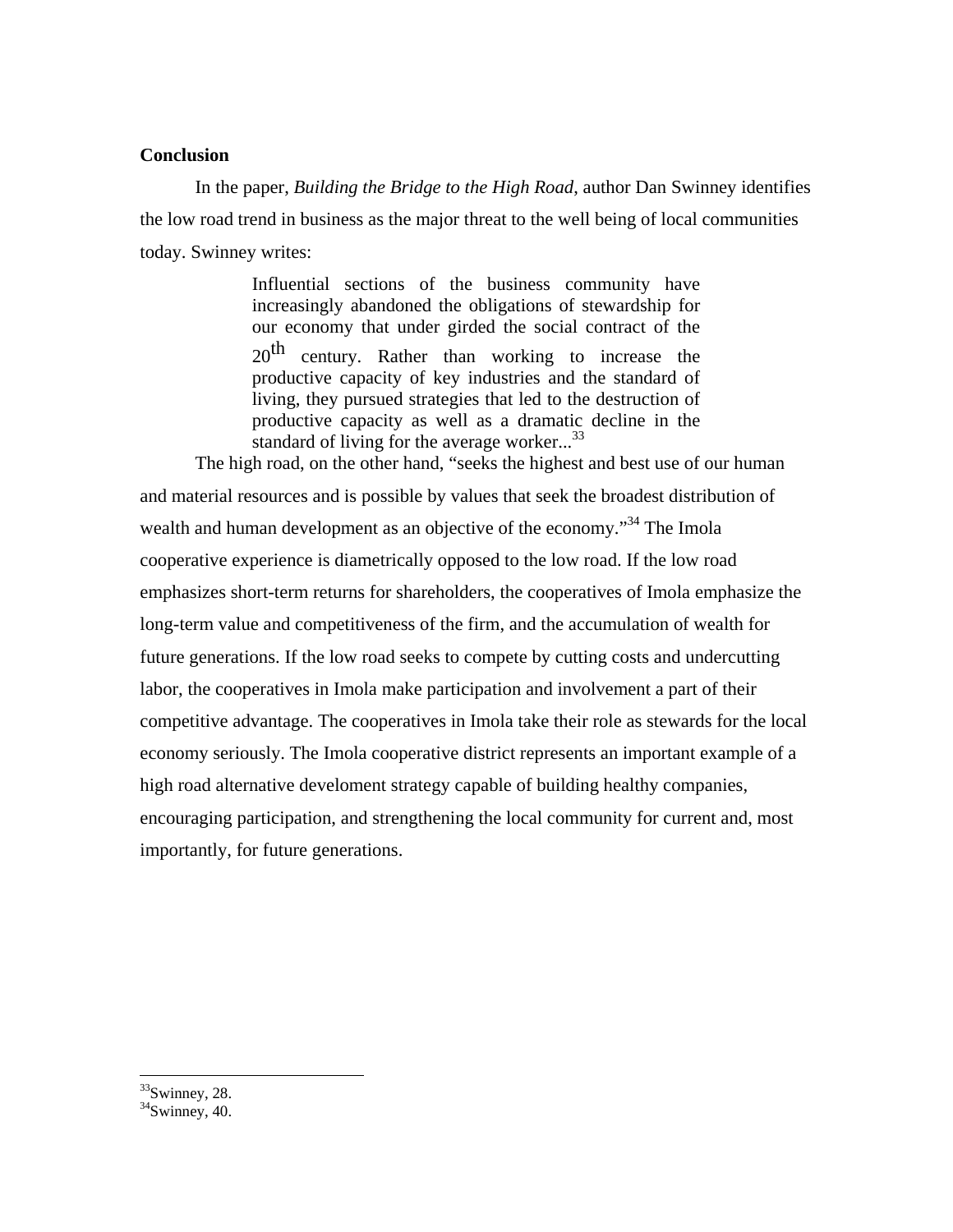# **Interviews Conducted**

3L, Industrial Cooperative -President

4 Castelli, Social Cooperative -Founders (2 interviews)

Artemesia, *Piccola Societa' Cooperativa* -President

Aurora 2, Housing Cooperative. -President -Administrative Director

Cooperativa Ceramica, Industrial Cooperative -President -Vice President

Ecosistema, Eco-Tourism -Member

Galeati Tipografia, Industrial Firm (owned by cooperative movement) -Director General

Giovani Rilegatori, Social Cooperative -President

Legacoop, Imola -President -Vice President

Legacoop, Italy -President

Mayor of Imola

SACMI, Industrial Cooperative -Former Administrative Director -Financial Director -Member, Board of Directors

Unicoop, Housing Cooperative.

Zappettificio Muzzi, Industrial Cooperative. -President